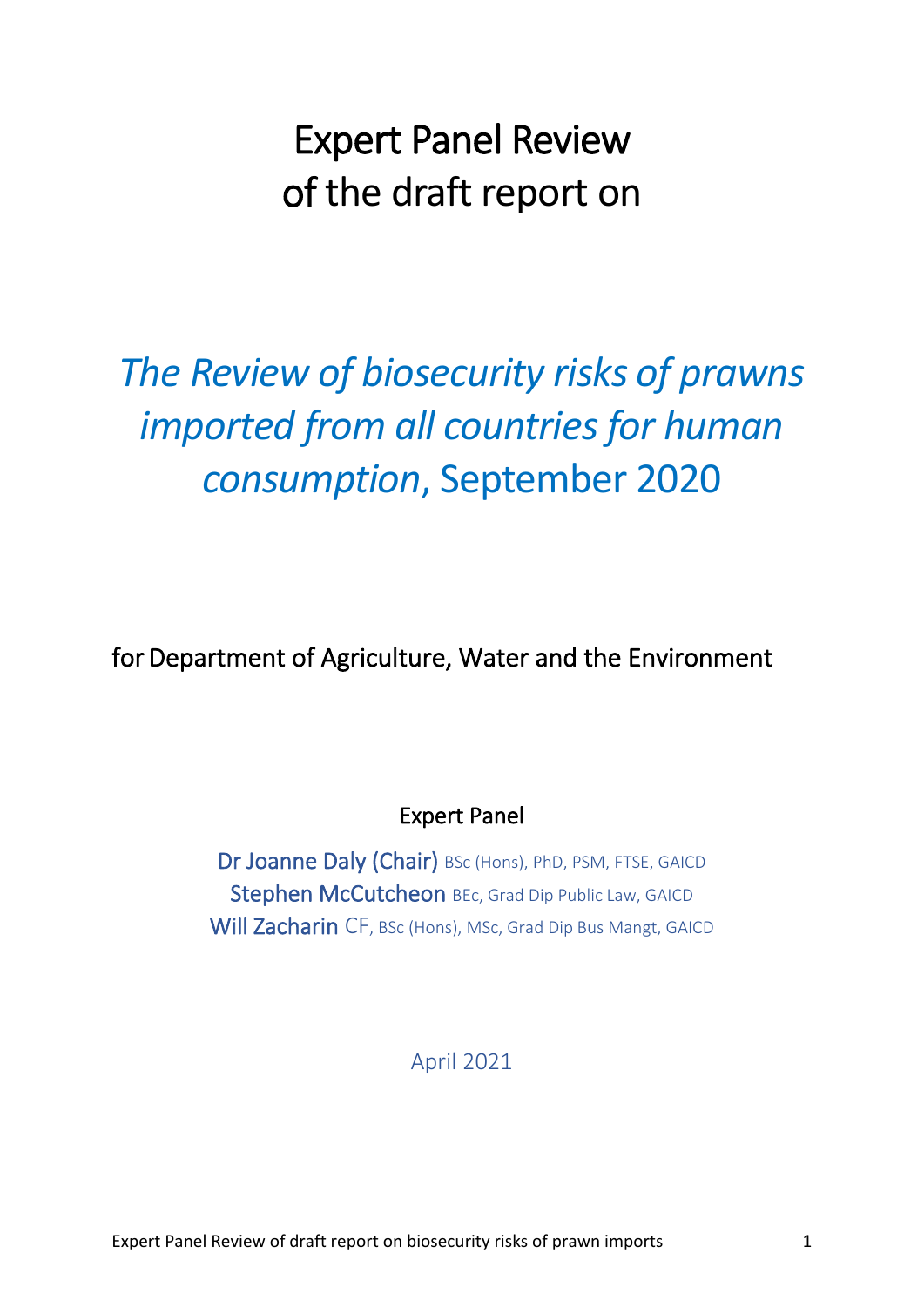# Table of Contents

| (A). Relevant matters relating to the likelihood of entry and exposure of hazards<br>associated with prawn imports have been properly considered, including emerging                                                                    |
|-----------------------------------------------------------------------------------------------------------------------------------------------------------------------------------------------------------------------------------------|
| (B). Relevant matters relating to the likely economic consequences of a disease                                                                                                                                                         |
| (C). That the conclusions of the draft prawn import review report are<br>scientifically reasonable, based on the material presented, including consideration of<br>material contained in stakeholder submissions to the draft report 10 |
|                                                                                                                                                                                                                                         |
| Appendix 1: High priority pathogenic agents of prawns of concern for management of                                                                                                                                                      |
| Appendix 2: Issues raised by stakeholders in submissions to the Draft Report that require                                                                                                                                               |
|                                                                                                                                                                                                                                         |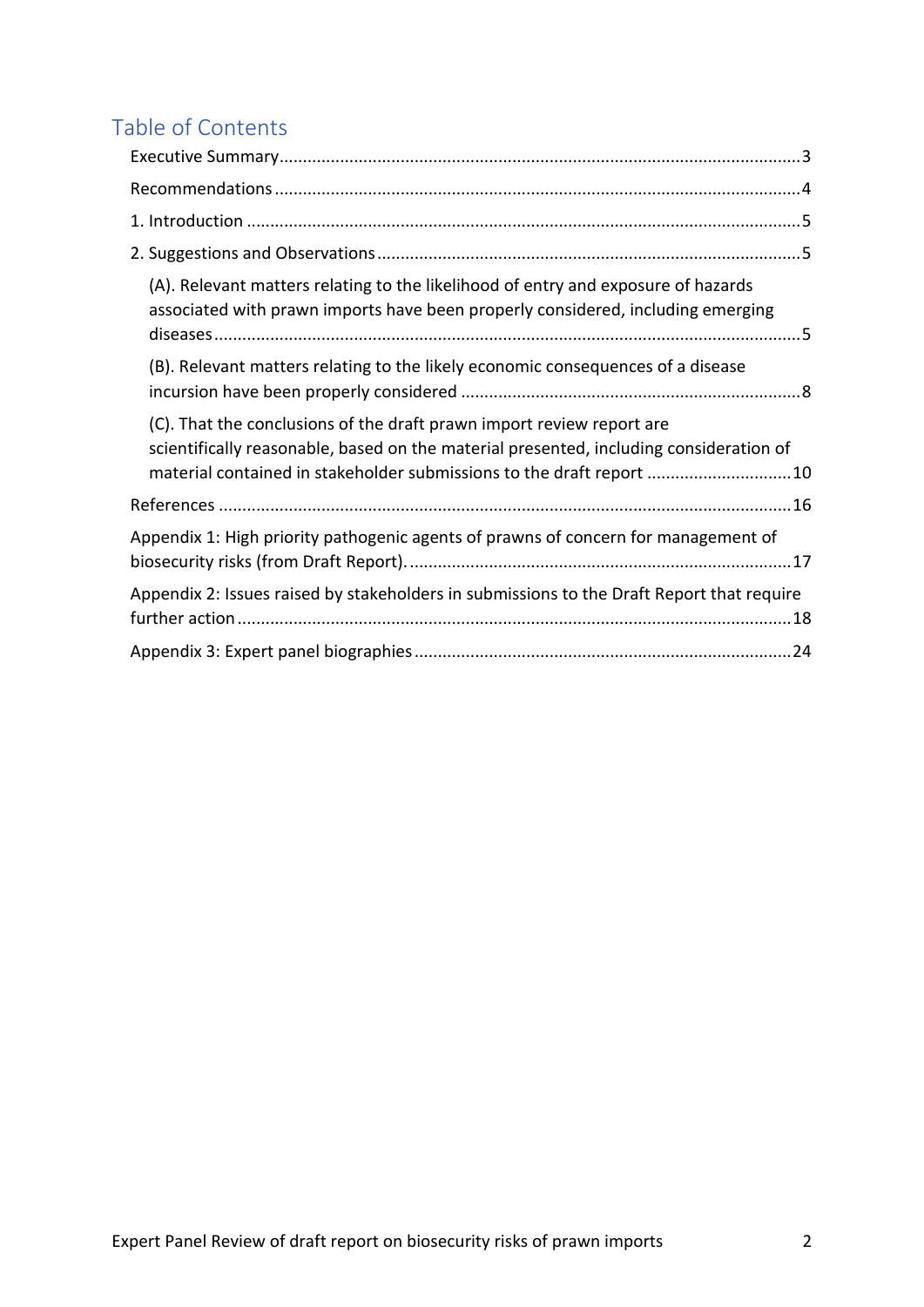## <span id="page-2-0"></span>Executive Summary

This Review provides advice to the Department of Agriculture, Water and the Environment (the Department) on suggested amendments to its Draft Report on the *Review of biosecurity risks for imported prawns for human consumption,* September 2020*.* The Expert Panel commends the Department for its comprehensive analysis of the existing scientific knowledge, noting that some of the information needs updating.

The Expert Panel reviewed the Draft Report and submissions by stakeholders, as well as consulting with three aquatic disease experts on the pathogenicity and inactivation of a number of pathogenic agents to understand how best to manage the biosecurity risk of these hazards. We also consulted with the Department on its risk management actions in recent years.

The Panel agrees that the Department has identified biosecurity measures, that if implemented effectively, would provide an Appropriate Level of Protection (ALOP) for Australian prawns and other susceptible species from exotic disease threats. Some reorganisation of the material in the Provisional Final Report should help to make it clear that the proposed biosecurity measures are robust and defensible under the World Organisation for Animal Health (OIE) *Aquatic animal health code* (OIE Code) and the World Trade Organization's Agreement on the Application of Sanitary and Phytosanitary Measures (SPS Agreement).

A major concern raised by Australian stakeholders is that the past measures which were in place up until 2017 failed because of poor behaviour by a small number of importers. The success of the new biosecurity measures that have been put in place since 2017 and any proposed new measures for prawns and prawn products exported to Australia in the future will depend on the implementation of rigorous pre-and post-border monitoring and testing, particularly where prawns are imported uncooked and frozen.

It is evident that the Department has, and is continuing to, undertake detailed testing and monitoring in support of the proposed biosecurity measures that are outlined in the Draft Report. These actions were in response to the outbreak of White Spot Syndrome Virus (WSSV) in prawns in 2016 in south east Queensland and follow on from recommendations in the Inspector General of Biosecurity's report on *Uncooked prawn imports: effectiveness of biosecurity controls* (Scott-Orr, Jones and Bhatia, 2017) (hereafter referred to as the IGB Report 2017).

The strength of the Draft Report is its comprehensiveness. This is also its weakness, as it is difficult for the reader to achieve an overview of key issues, as is evidenced by a number of the comments in stakeholder submissions about the proposed biosecurity measures. A range of concerns raised by stakeholders had been addressed in the Draft Report, but were not easy to find. Stakeholder confidence will be improved if the Provisional Final Report highlights the key areas of concern and how they are to be addressed - potentially in a new chapter.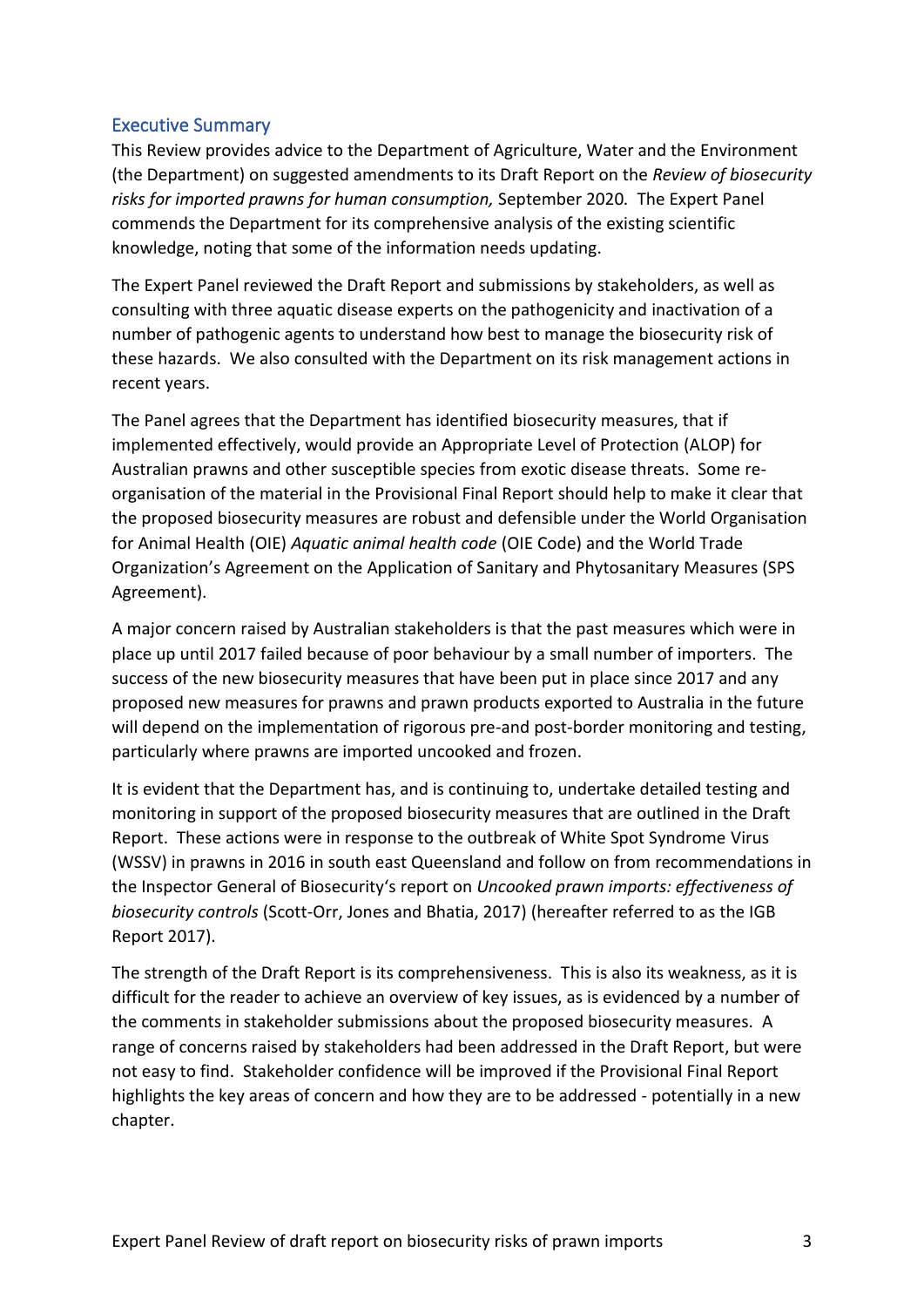The Expert Panel has made a number of suggestions for the Department to consider in its preparation of the Provisional Final Report. These are listed throughout the body of the Review. We have also made the following recommendations.

# <span id="page-3-0"></span>Recommendations

The Provisional Final Report:

- 1. Addresses the top-level issues raised by the submissions to the 2020 Draft Report (Appendix 2)
- 2. Provides more detail on the pre-export and on-arrival testing programs, and the associated monitoring and compliance program
- 3. Gives a clearer account of the potential economic impacts of disease introduction to Australia
- 4. Emphasises that the 'very low' risk rating for WSSV does not assume that recreational fishers will comply with the voluntary code not to use imported prawns for bait or berley
- 5. Includes the design and implementation plan for a random batch testing program to monitor for other exotic diseases (CMNV, DIV1, EHP, IMNV and TSV) in prawns imported for human consumption
- 6. Outlines the Department's extensive actions undertaken since the 2016 incursion, including its response to the recommendations of the IGB Report 2017, and future planned activities
- 7. Acknowledges that, on the balance of probabilities, the use of imported prawns for bait and berley by recreational fishers is the likely pathway of the 2016 disease incursion
- 8. Indicates how the biosecurity arrangements for imported prawns are consistent with that taken for other imported meat products (beef, pork and chicken).

The Department:

9. Ensures that the biosecurity measures given in the Draft Report are properly resourced and monitored.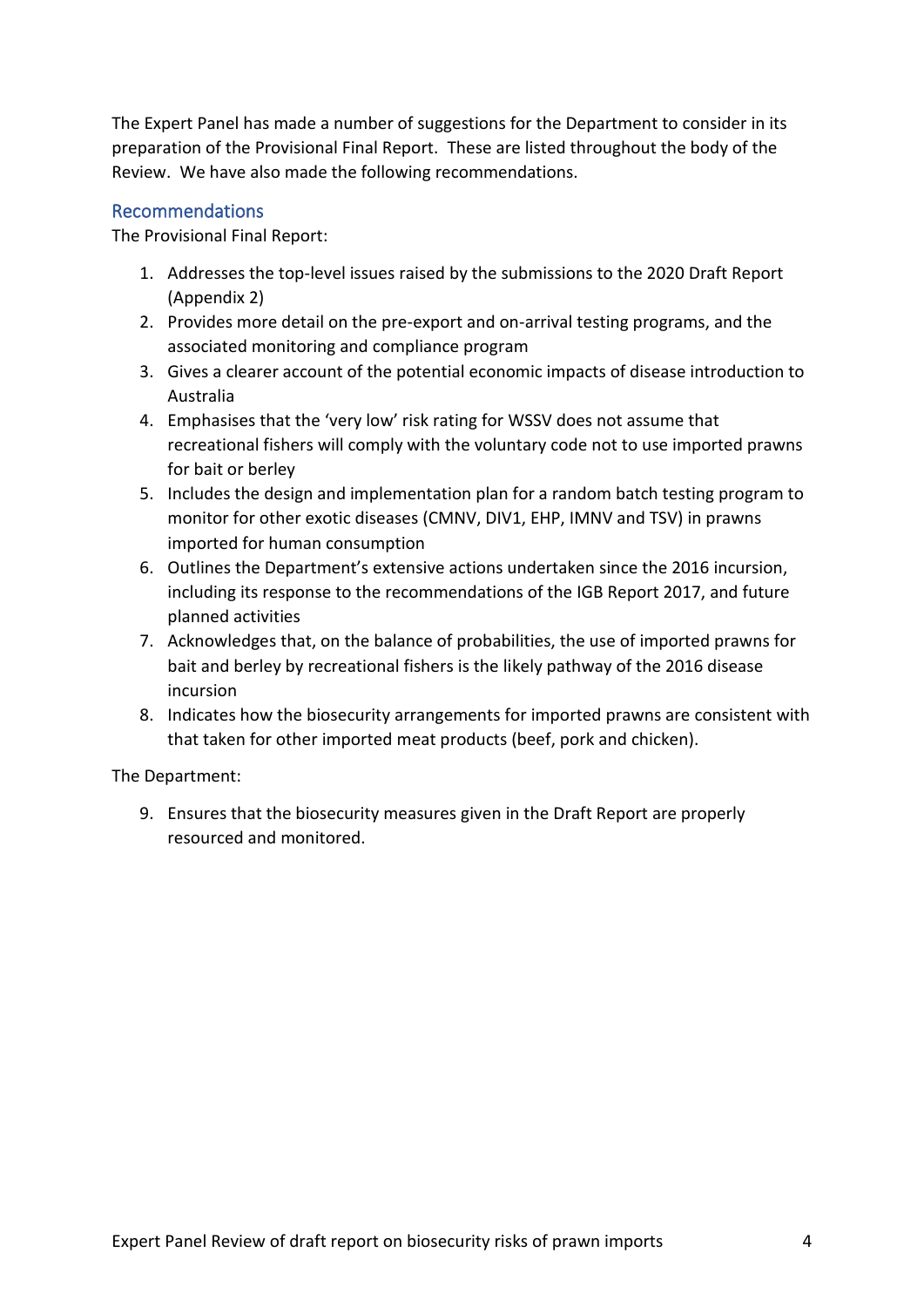# <span id="page-4-0"></span>1. Introduction

The Department of Agriculture, Water and the Environment (the Department) released its Draft Report on *Review of the biosecurity risks of prawns imported from all countries for human consumption* in September 2020 for stakeholder feedback and comment. Submissions from trading countries, importers, exporters, fishing and aquaculture businesses and other interested parties raised a number of scientific, technical and trade issues. An Expert Panel was appointed by the Department to undertake a review of the Draft Report and consider:

- A. Relevant matters relating to the likelihood of entry and exposure to diseases associated with prawn imports have been properly considered, including emerging diseases;
- B. Relevant matters relating to the likely economic consequences of a disease incursion have been properly considered; and
- C. That the conclusions of the draft prawn import review report are scientifically reasonable, based on the material presented, including consideration of material contained in stakeholder submissions to the draft report.

The Expert Panel's advice will assist the Department in its preparation of the Provisional Final Report. Section 2 (A) – (C) addresses the matters listed above and Appendix 1 lists the ten pathogens of interest.

Stakeholders raised a range of issues in their submissions. The Expert Panel addressed some of these in the body of the report below. Appendix 2 contains a more specific list of issues and the Expert Panel's suggested response or action by the Department.

# <span id="page-4-1"></span>2. Suggestions and Observations

# <span id="page-4-2"></span> *(A). Relevant matters relating to the likelihood of entry and exposure of hazards associated with prawn imports have been properly considered, including emerging diseases*

## Identifying Potential Pathogenic Agents

The Draft Report identified a large number of pathogenic agents that can affect aquatic resources (fish, crustaceans, molluscs). It concluded that only ten of these, listed in Appendix 1, were currently considered to be of economic and environmental importance in relation to prawn biosecurity and these pathogenic agents were retained as hazards. In general, the submissions did not challenge this shortlist of ten hazards and the Expert Panel accepts the Draft Report has correctly focused its risk assessments on these ten.

The Draft Report detailed the risk assessments for each of the ten hazards and determined the overall unrestricted risk associated with the importation of prawns intended for human consumption. If the overall risk was 'negligible' or 'very low', then the risk was considered to achieve Australia's Appropriate Level of Protection (ALOP). If the overall risk was 'low', 'moderate', 'high' or 'extreme', then Australia's ALOP was not achieved. Of the ten hazards,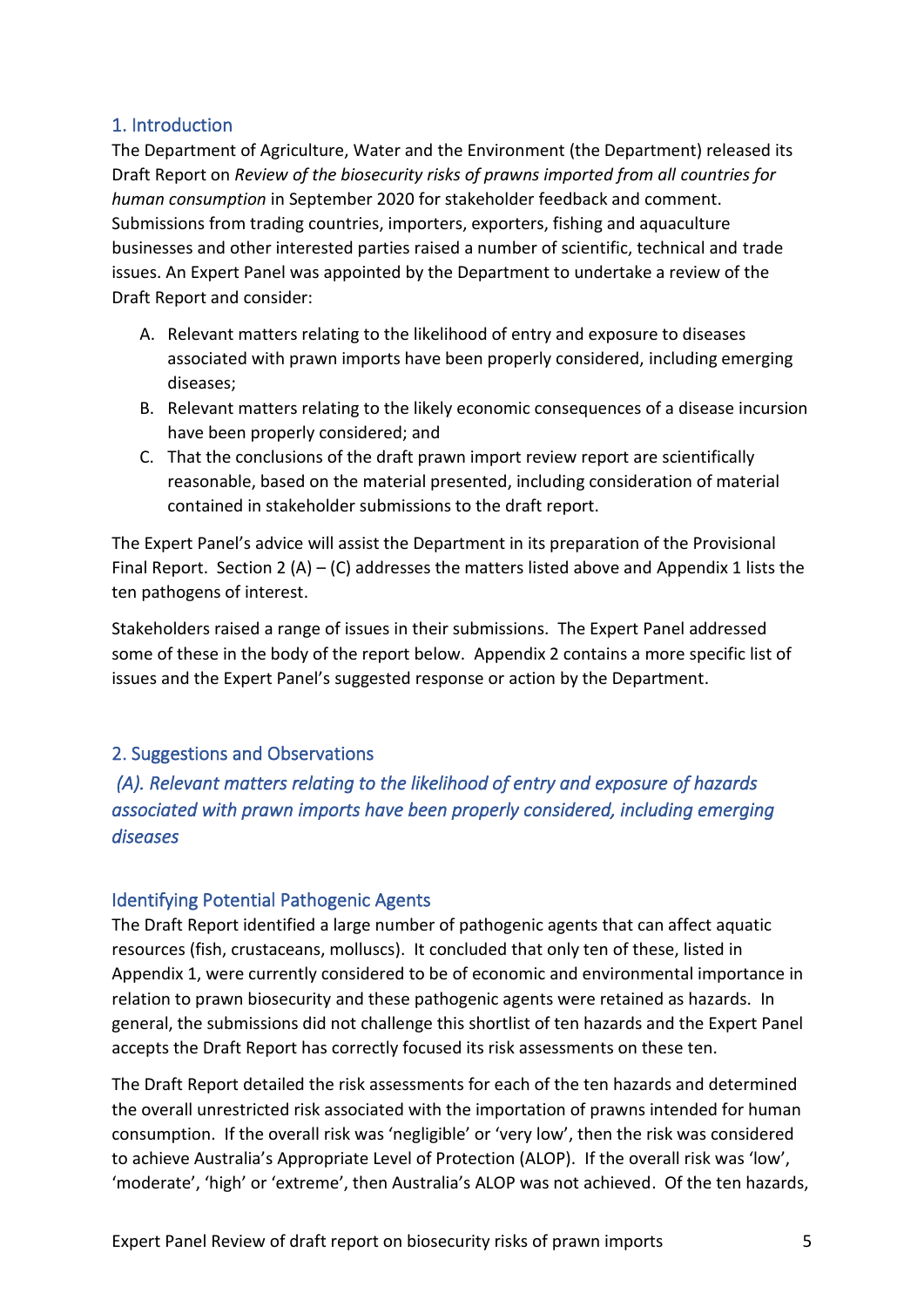only "*Candidatus* Hepatobacter penaei" ("*Ca*. H. penaei") achieved Australia's ALOP without any treatment, other than the standard requirements for prawn products to be either cooked or frozen - no fresh, chilled prawn products are imported into Australia.

For those nine hazards where the unrestricted risk did not achieve Australia's ALOP, the Draft Report assessed specific treatments or activities to determine if they would reduce risk to 'very low' or 'negligible'. Treatments/activities were assessed progressively and the residual risk that remained after more stringent biosecurity measures were applied – cooking or freezing, shell and head removal and deveining – was calculated.

Two hazards, white spot syndrome virus (WSSV) and yellow head virus (YHV1), had a greater unrestricted risk than for the other seven hazards so required more stringent biosecurity measures to reduce risk to a level that achieves Australia's ALOP ('very low' or 'negligible'). For these two hazards, all imported, uncooked prawns need to be tested for the presence of these two viruses.

# Updates to Biosecurity Measures

The Draft Report acknowledges that incremental changes to biosecurity measures are possible without a formal import risk analysis being released. This point should be emphasised more clearly in the Provisional Final Report, given that a number of submissions were concerned that the comprehensive review of biosecurity measures for prawns has taken some years.

The Department's ongoing scrutiny of international literature and intelligence from exporting countries satisfies the Expert Panel that the Department has the capacity to detect changes in the status of the potential pathogens or the emergence of new pathogenic agents and make timely adjustments to biosecurity measures.

The proposed new biosecurity measures identified in the Draft Report give the option of importing raw, frozen prawns providing a number of import requirements are met. The extent to which this achieves Australia's ALOP, and gives the Australian industry confidence in the biosecurity measures, are critically dependent on the testing regimes to detect existing and emerging diseases, both pre-, at- and post-border.

The Panel's discussions with the Department revealed that many stakeholder concerns about testing and monitoring for emerging diseases have been, or are in the process of being addressed, but were not explicitly discussed in the Draft Report. The Expert Panel suggests that the Provisional Final Report would be strengthened if all the information relating to monitoring, sampling and testing of both existing and emerging pathogens was brought together in a separate chapter. This information would include an update on activities undertaken by the Department since 2016. Specific issues are detailed further in Section C below.

#### **Recommendation 2:**

The Provisional Final Report provides more detail on the pre-export and on-arrival testing programs, and the associated monitoring and compliance program.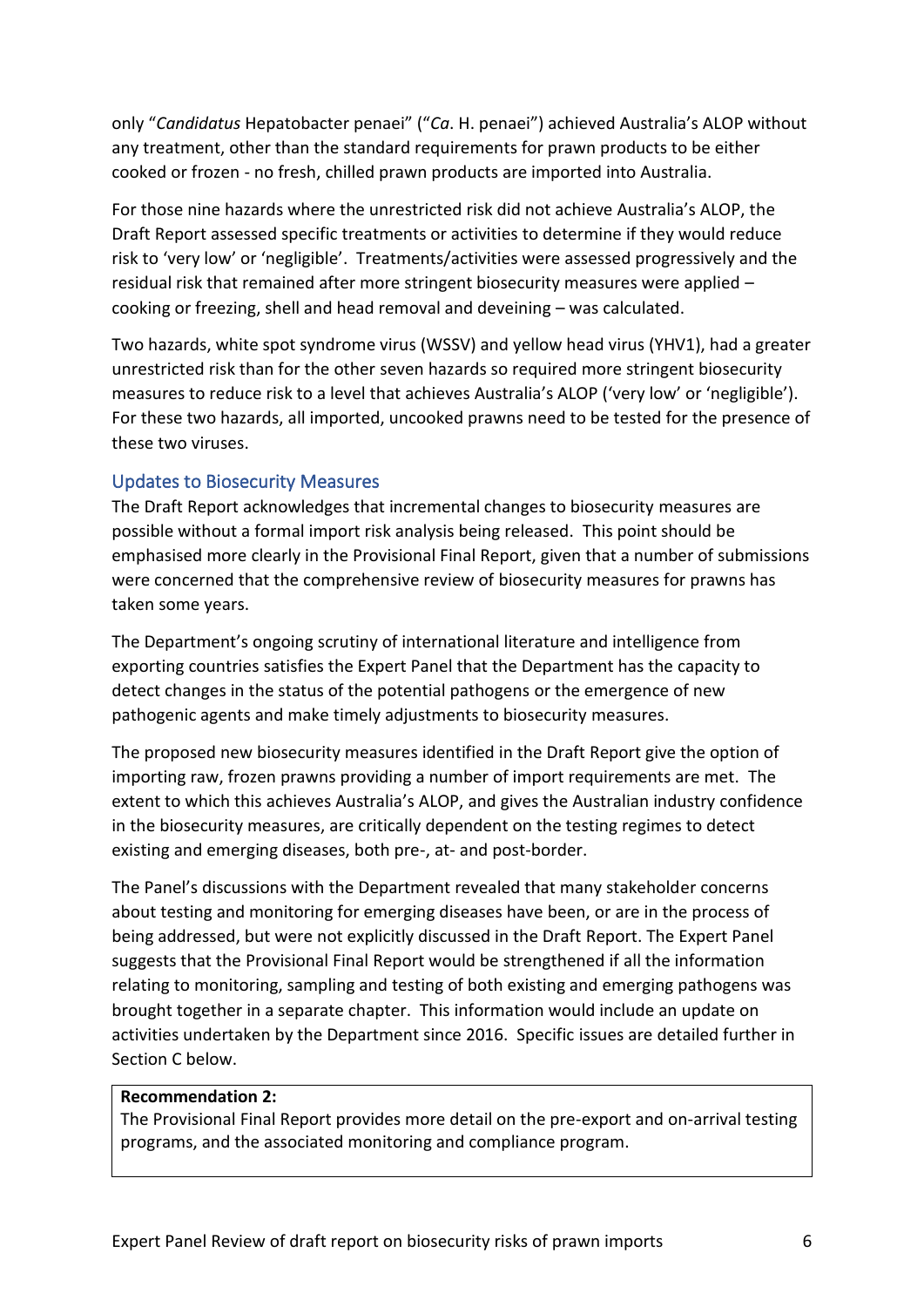# Detection of Emerging Diseases in Imported Prawns

The Draft Report notes that certain pathogenic hazards will be monitored for any changes in available information due to the uncertainty associated with new and emerging pathogenic agents. The Department informed the Panel that it is undertaking testing of imported prawns for decapod iridescent virus 1 (DIV1), covert mortality nodavirus (CMNV) and *Enterocytozoon hepatopenaei* (EHP) to gather further information about the significance of these hazards overseas. We support this work and note that information from this work, coupled with intelligence on disease outbreaks in exporting countries, should help prioritise where and when this testing occurs.

We suggest that the Department initiates annual random batch testing to monitor if biosecurity measures are performing as expected and to help identify changes in risk profile (see below).

The Expert Panel was advised by one aquatic disease expert that CMNV was not a potential threat in prawns imported for human consumption, as the movement of this virus overseas is attributed to the movement of live animals. However, evidence from other members of the genus suggests that CMNV may not be completely inactivated by freezing and may still be present in imported prawns. It has been reported that CMNV is often associated with coinfections with WSSV and acute hepatopancreatic necrosis disease (AHPND). This aquatic disease expert also informed the Panel that CMNV has had no impacts on wild fisheries in those countries where it has been detected in aquaculture ponds and there are no known environmental impacts. CMNV is not listed as a notifiable disease with the OIE or in Australia. All the scientific advice indicates that the risk to Australia from CMNV in frozen, deveined and head and shell removed, uncooked prawns is reduced to a level that achieves Australia's ALOP. However, due to the wide host range of this virus and its emerging status, random batch testing for this virus from countries with known outbreaks would be prudent.

The biosecurity risk associated with DIV1 in imported frozen, de-headed and de-shelled prawns is estimated to achieve Australia's ALOP. Recent testing by the Department on imported shipments have returned negative results. Random testing should continue on an annual basis to provide confidence and early warning should this disease increase its spread in exporting countries. EHP was considered to achieve Australia's ALOP following head and shell removal and deveining or through cooking.

Expert advice to the Panel suggested that it would be beneficial to initiate random testing for two other potential pathogens, IMNV and TSV. The Department confirmed that molecular testing is currently available in Australia for CMNV, DIV1, infectious myonecrosis virus (IMNV) and Taura syndrome virus (TSV) through the Australian Centre for Disease Preparedness (formerly known as Australian Animal Health Laboratory, AAHL).

Continuing cooperation with overseas laboratories can also provide mechanisms for validating tests with other new or emerging pathogens. Testing for these new pathogens could 'piggyback' on the existing proposed sampling for WSSV and YHV1 and would ensure cost efficiency with respect to collection of samples. The Expert Panel acknowledges that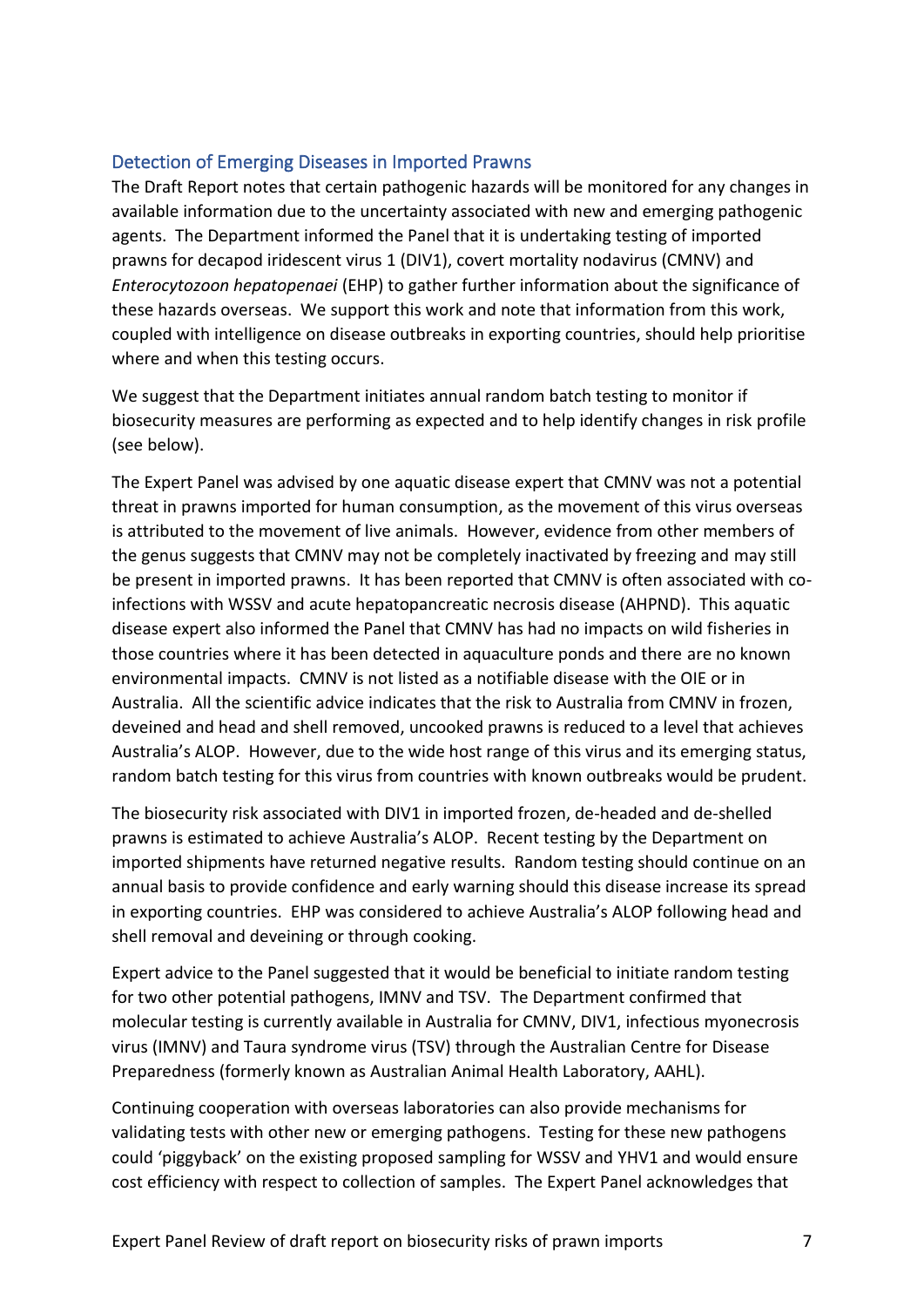the additional testing may not be a condition of current import permits and could incur additional expense to the Department, or in the future, to the importer.

Another aquatic disease expert interviewed by the Panel drew attention to three additional pathogens, Hepatopancreas and digestive tract necrosis virus (HINV), *Macrobrachium rosenbergii* Golda virus (MrGV) and *Macrobrachium rosenbergii* Taihu virus (MrTV), as worthy of further consideration. The interviewee noted that these pathogens had been rejected by the Department as hazards, as there was a *lack of evidence* affecting adult prawns. In view of recent reports in the 'grey' literature that these diseases may be affecting adult prawns in some countries, the Panel suggests the Department give further consideration to any new information that may affect whether these pathogenic agents are considered hazards and require a full risk assessment to determine if they achieve Australia's ALOP.

# <span id="page-7-0"></span>*(B). Relevant matters relating to the likely economic consequences of a disease incursion have been properly considered*

The value and volume of the domestic prawn industry and of imports can be used, in part, as indicators of the likely consequence of a disease incursion, both on local production and on inbound trade. Added to these is the cost of monitoring, surveillance, testing and management measures.

The Expert Panel suggests that relevant economic information about the size of the domestic prawn industry and the volumes of imports be brought together in one section of the Provisional Final Report and that similar metrics be used (either tonnes *or* kg). At present, import data is given on page 53 of the Draft Report, while domestic industry figures are given on page 83, and the cost of biosecurity infrastructure on prawn farms is on page 86. There is also no information on the volume of Australia prawns that are processed overseas (see below), nor what proportion these are, as a proportion of total imports. Where relevant, the information could still remain in different sections, but the Provisional Final Report would be strengthened by also having it summarised in a common section on economic impacts.

The Department provided the following data - the Expert Panel suggests that it be included in the Provisional Final Report. The volume of aquaculture and fisheries production of the domestic prawn industry is around 25,000 tonnes and a similar volume of prawns is imported (see Table 1). Domestic production consisted of 19,012 tonnes of wild-caught prawns (2017-18) and 4,630 tonnes of farmed prawns (2018-19), worth around \$360 million. Some of these prawns enter the Australian supply chain; < 6% are exported to South-East Asia for processing and then reimported to Australia; and other prawns are exported for overseas consumption. Industry stakeholders have forecast that the domestic farmed prawn industry is set to grow by up to 20,000 tonnes over the next five years, or even higher, if large projects on the drawing board in northern Australia go ahead.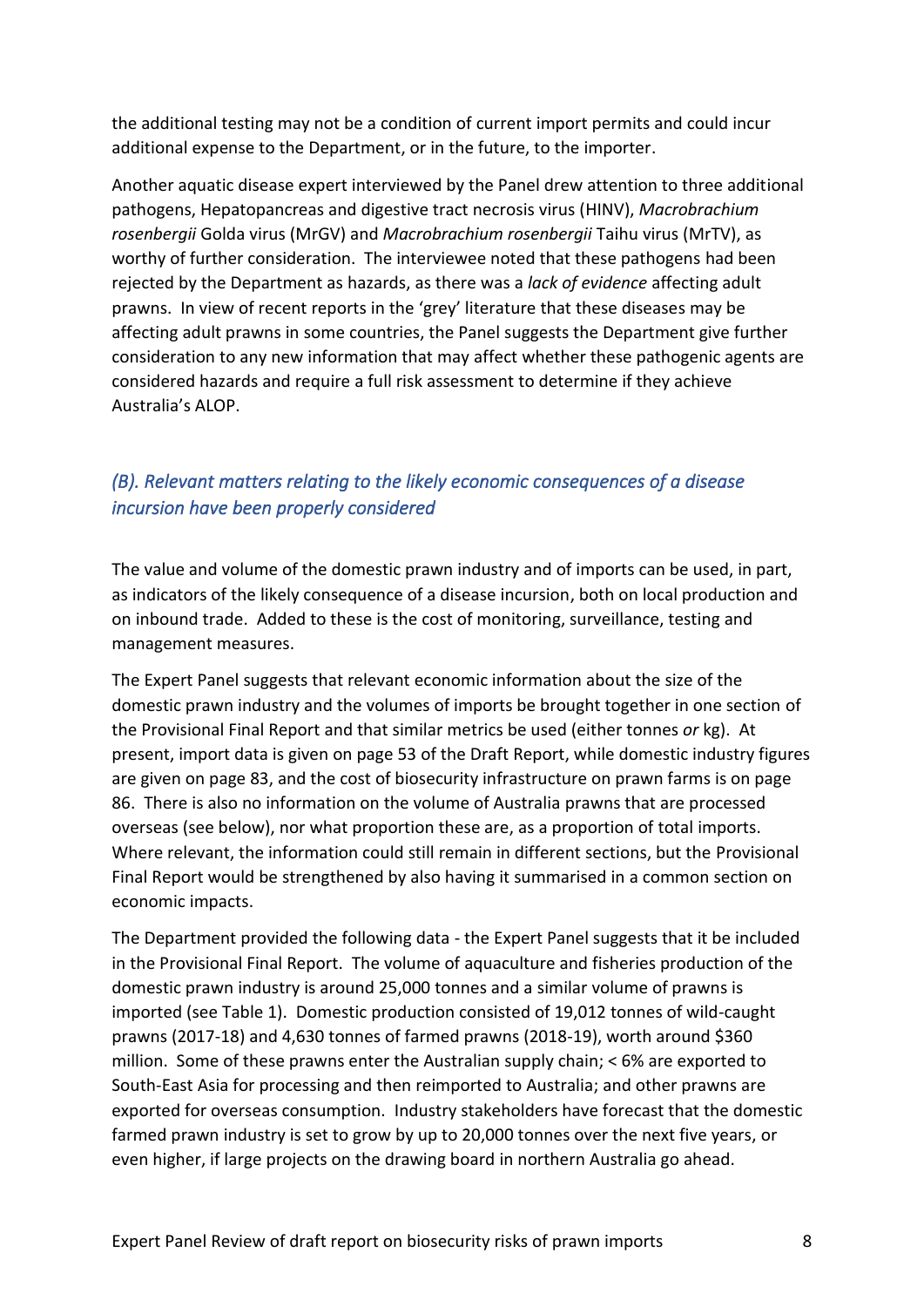|                                      | 2016            | 2018               | 2019            | 2020            |
|--------------------------------------|-----------------|--------------------|-----------------|-----------------|
| Commodity                            | Volume (tonnes) | Volume (tonnes)    | Volume (tonnes) | Volume (tonnes) |
| Cooked                               | 9,588           | 15,755             | 12,289          | 11.494          |
| Uncooked (raw) prawns                | 17,125          | 8.635              | 8.443           | 7.752 a         |
| Breaded, battered and crumbed        | 1.876           | 3.087 <sup>b</sup> | 2,388           | 2,318           |
| Dumpling and dim sum-type<br>product | 774             | 1.119              | 761             | 750             |
| Other prawn products $\epsilon$      | 2.395           | 859                | 1,037           | 1,815           |
| Total                                | 31,757          | 29,454             | 24,918          | 24,128          |

*Table 1: Volume of imported prawns across calendar years (data sourced from the Department, March 2021)*

<sup>a</sup> Import conditions for deveining of uncooked prawns implemented in July 2020

<sup>b</sup> Import conditions for breaded, battered and crumbed prawns implemented in September 2018

<sup>c</sup> Other prawn products refers to all shelf stable prawn products including dried shrimp, prawn crackers and shelf-stable prawn paste. An import permit is not required for these goods.

The figures for imports in Table 1 include Australian-caught prawns processed overseas and re-imported into Australia. In 2019-20, this was 7.8% of the total imports, down from 9.9 % in the period of 2017-2019.

When all relevant information is brought together, it is evident that trade impacts (both domestic and imports) of biosecurity measures can be considerable. Data from the Department for frozen, raw prawns (Table 1) shows the new biosecurity measures introduced in 2017 did lead to a considerable drop in volumes imported. The magnitude of imports of raw prawns is yet to recover.

The extent of economic impacts on the Australian industry of an exotic pathogen outbreak can also be affected by the time it takes for aquaculture harvests to recover and on the impact of mortality in wild populations. While the Draft Report refers to some overseas data that suggest that recovery in aquaculture can occur by restocking with resistant species, this was undertaken using prawn species not present in Australia. Further, one stakeholder submission provided data that suggested that mortality of prawns in Morton Bay was affected by WSSV. Given the importance of wild-caught prawns to the Australian industry (currently more than 75% of production), the Department needs to reconsider its comments on impacts on local production in light of new data provided in submissions and adjust if necessary.

Also relevant to economic impact are the changes in local production costs (page 86 of the Draft Report) through extra biosecurity measures to prevent incursion from wild populations to farms, plus the possible loss of production. The Expert Panel suggests that there is an opportunity to discuss the continuum of biosecurity and that no border can be risk free, either in practice or in terms of international trade rules (see Section 2C).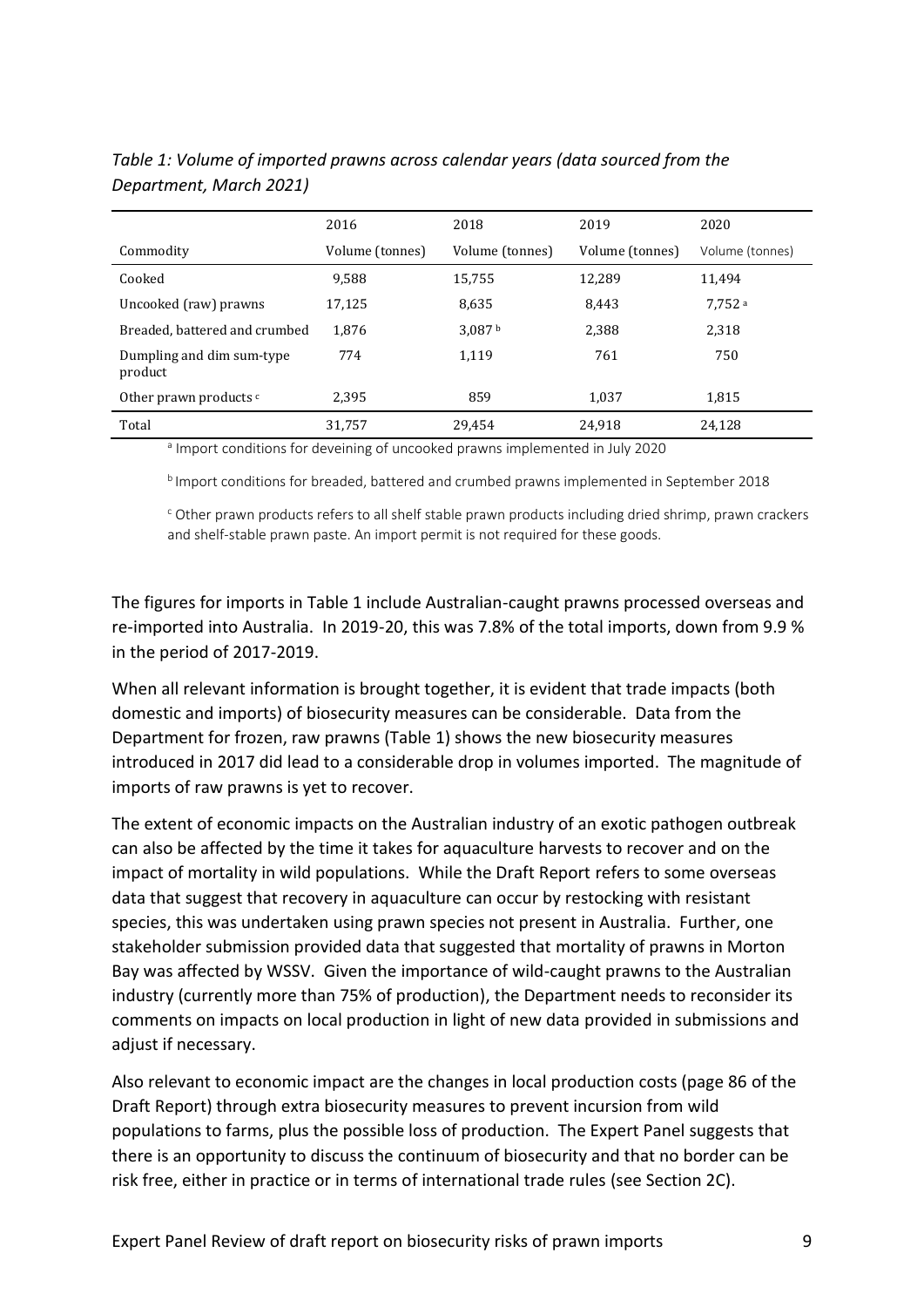There are no data provided on the cost/benefit of biosecurity measures. The Department indicated to the Expert Panel that its risk assessments focus on whether a biosecurity measures achieves ALOP, if it is operationally implementable, and if it can confirm that the measure would be properly implemented and would deliver the desired effect.

The Expert Panel agrees that the biosecurity measures outlined in the Draft Report offer a range of options to manage the biosecurity risk to importers, exporters and therefore consumers. It is a commercial decision as to what product type is imported into Australia and it is a user pays system, so the importers may determine whether the cost of importation makes the process worth it for them or not*.*

The Expert Panel encourages the Department to make the intent of this advice explicit in the Provisional Final Report, possibly as a preamble to Chapter 16 (Proposed biosecurity measures for imported prawns). Frozen, raw prawns are used extensively in, and often preferred by the Australian catering and service industries for use in many different seafood products and meals (e.g., Asian cuisines). The current Australian production cannot meet consumer demand, so the proposed biosecurity measures allow importers to meet the demand for this type of product.

#### **Recommendation 3:**

The Provisional Final Report gives a clearer account of the potential economic impacts of disease introduction to Australia.

<span id="page-9-0"></span>*(C). That the conclusions of the draft prawn import review report are scientifically reasonable, based on the material presented, including consideration of material contained in stakeholder submissions to the draft report* 

# Biosecurity measures and treatments to reduce risk in prawns

The proposed biosecurity measures for the importation of prawns for human consumption into Australia give importers the choice of importing frozen cooked, or head and shell removed plus deveined uncooked prawns, or prawns processed into a value-added product to meet market demand. To reduce the risk of the ten identified hazards entering and infecting aquatic resources, the Draft Report proposes that all uncooked prawns imported for human consumption be subject to the following attestations under the official certification from a Competent Authority (CA) in the exporting country.

- o All uncooked prawns are frozen and have had the head and shell removed (the last segment and tail fans permitted)
- $\circ$  Have been deveined (removal of the digestive tract to at least the last shell segment)
- o Have been inspected and graded in premises approved by and under the control of the CA
- o Are free from visible signs of infectious diseases
- o Are fit for human consumption, and
- $\circ$  Are in packages marked with the words "For human consumption only. Not to be used as bait or feed for aquatic animals".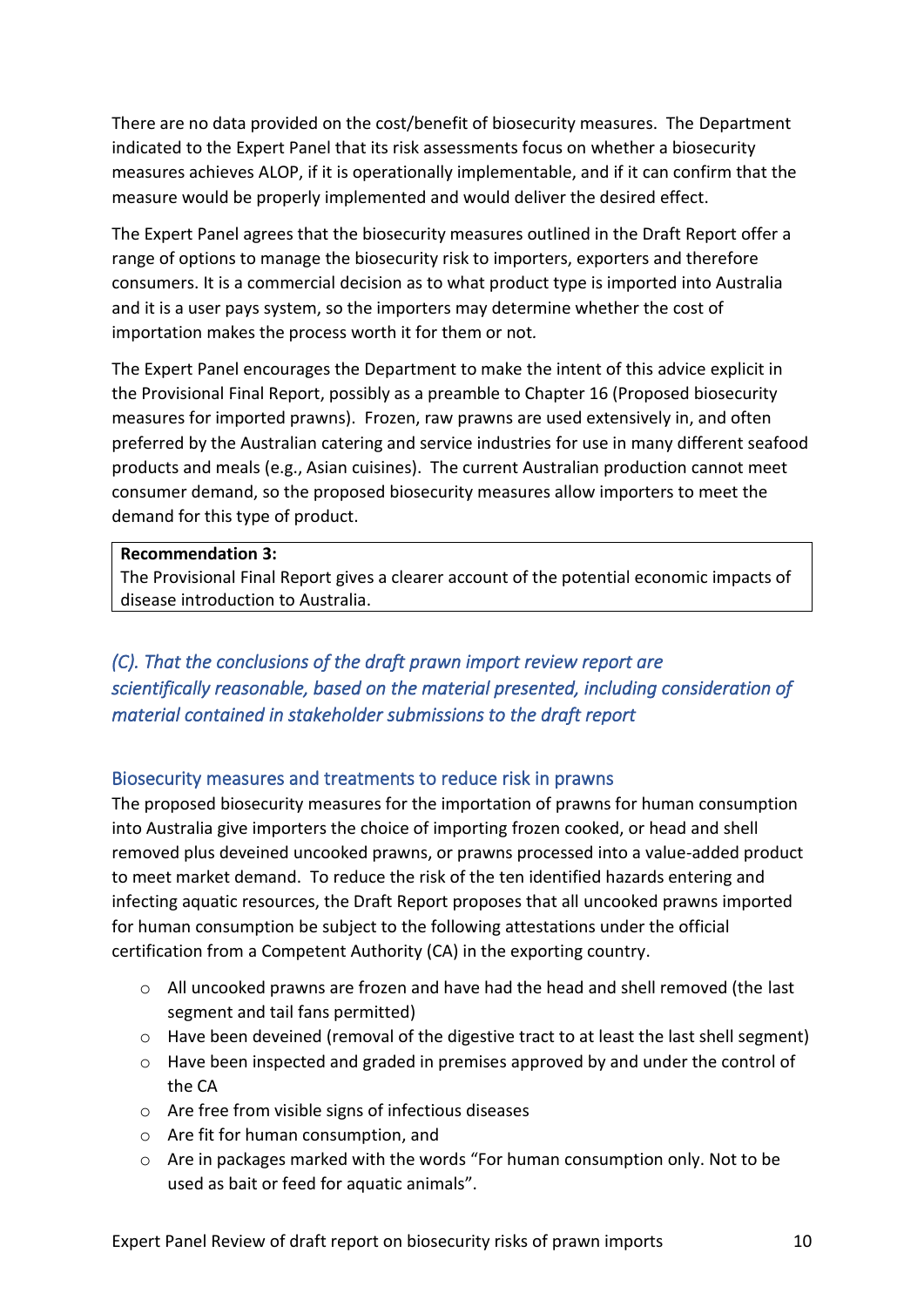These measures reduced the risk for eight of the hazards, but for WSSV the risk only reduces from extreme to high, while the risk rating of moderate for YHV1 did not change. Thus, for WSSV and YHV1, the Draft Report has proposed additional treatments to reduce the risk to a level that achieves Australia's ALOP. As the hazard is also located in the body (proteins) of the prawn, this is more difficult to achieve.

For uncooked, frozen, head and shell removed prawns the biosecurity measures to manage the risk for WSSV and YHV1 also include:

- o Product from each batch (refer to section on batch testing) has been found postprocessing to be free of WSSV and YHV1, based on the sampling and testing method recognised by the OIE for demonstrating absence of disease
- o On arrival in Australia, each batch of uncooked prawns will be subject to seals intact inspection and testing for WSSV and YHV1 at a screening laboratory approved by the Department.

In addition, the CA in the exporting country can certify that:

- o Breaded, battered and crumbed prawns, have had the head and shell removed, and have undergone a par-cooking step after the prawn has been coated to ensure the coating is set and fully adheres to the prawn
- o Dumpling and dim sum-type products have had the head and shell removed and have been processed to the extent that no discernible pieces of meat are salvageable as a dumpling, spring roll, samosa, ball or other dim sum product
- o Cooked prawns have had a cooking time necessary to achieve coagulation of the proteins and no raw prawn meat remains.

Thus, the Draft Report supports batch testing, monitoring and compliance of frozen, head and shell removed and deveined prawns as an acceptable alternative to cooking of whole prawns. It accepts that some fishers will probably continue to use frozen prawns for bait and berley, even though a public education and awareness campaign advising against using imported prawns for bait continues. However, stakeholders need to be reassured that the proposed biosecurity measures are not dependent on complete compliance by fishers.

#### **Recommendation 4:**

The Provisional Final Report emphasises that the 'very low' risk rating for WSSV does not assume that recreational fishers will comply with the voluntary code not to use imported prawns for bait or berley.

# Cooking versus Testing for Disease

It is clear in the scientific literature that cooking for human consumption (to the point of coagulation of all protein) does not inactivate WSSV completely, as the virus is located throughout the prawn and deep in the protein of the tail. According to a recent study (Aranguren *et al* 2020, cited by the Department), complete inactivation of the virus occurs when prawns are boiled at 100°C for 1min. This would require the prawn to be cooked to a point where the product would no longer be visually acceptable or palatable.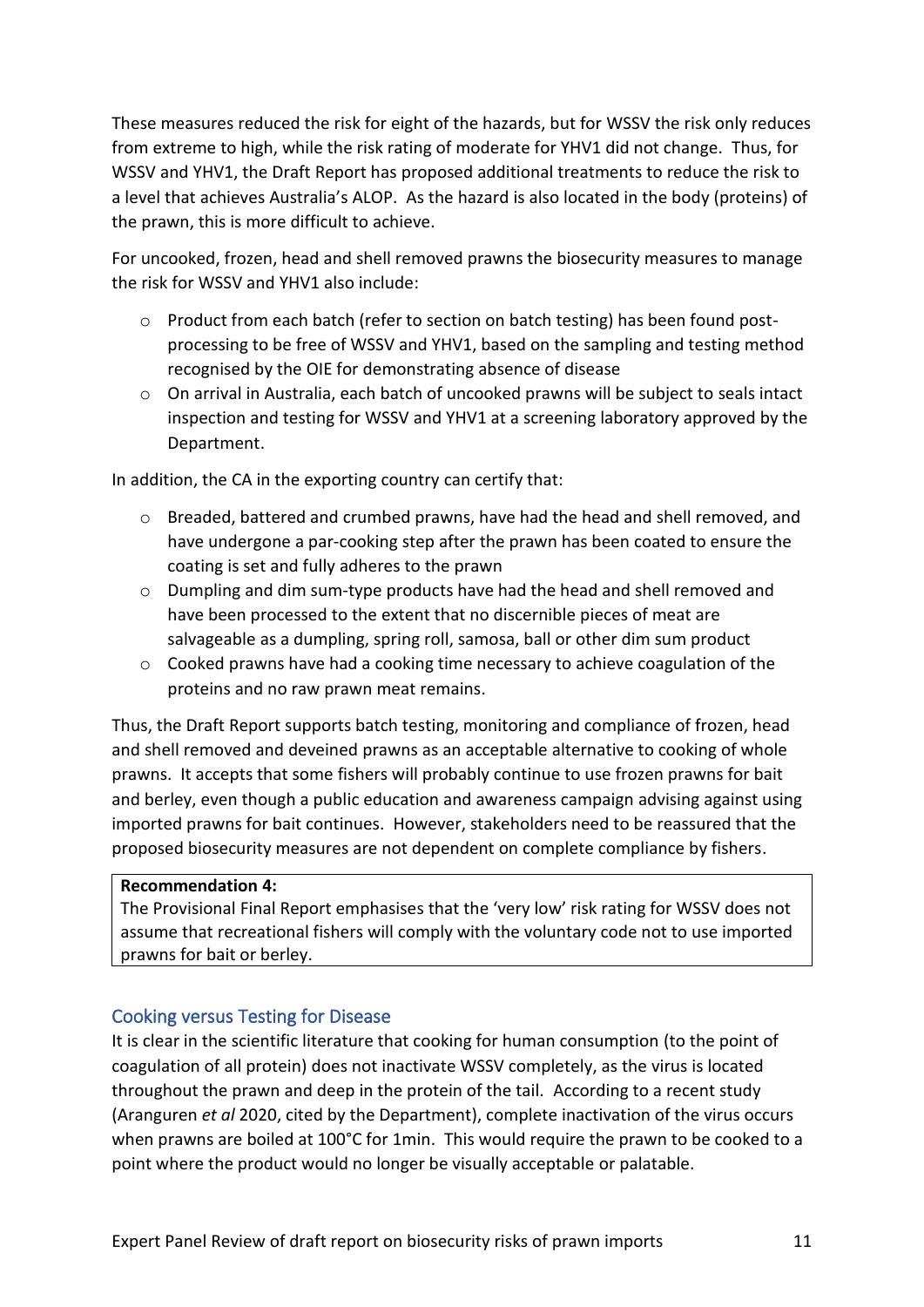Stakeholders in general showed an acceptance of the need for shell and head removal and deveining. Where Australian submissions disagreed with the recommended biosecurity measures were that the majority strongly supported the need to cook all prawn imports, as it both reduced the viral load and it deters the use of the product by recreational fishers as bait or berley, which has been identified as a major pathway for disease spread. They disputed that batch testing, monitoring and compliance for WSSV and YHV1 free imports would give adequate reduction in risk. The IGB Report 2017 demonstrated quite clearly that non-compliance had been a major problem and there was no pre-export and on-arrival testing at that time, so it is understandable that Australian stakeholders remain sceptical in the absence of an explicit update on new procedures.

The Expert Panel accepts that cooking alone will reduce the risk of WSSV to very low, but that other biosecurity measures can also provide equivalent risk mitigation, so that raw prawn imports also achieve Australia's ALOP under the specified conditions.

## Batch Testing and Traceability

The unit of testing is the 'batch'. It forms the basis for determining the size of samples taken from a shipment (100% of batches from each imported shipment of raw prawns are sampled) and also can enable or limit the traceability of imported product back to particular farms or ponds from which diseased prawns may originate. A clear understanding of what is a batch assists transparency and can build confidence in stakeholders that Australia's ALOP is being met in prawn imports.

'Batch' was only defined in Appendix 4 of the Draft Report and this can be easily missed by stakeholders. The Panel suggests such a critical definition be given in the Provisional Final Report as a more explicit statement in the proposed new chapter on sampling and testing.

Stakeholders also raised concerns about the adequacy of batch testing, in which up to five prawn samples are pooled before testing. The Panel received advice from an aquatic disease expert that this is now much less of an issue than even a few years ago, given the high sensitivity of modern PCR and genomic testing.

#### Sampling for batch testing

The sampling procedures (random or systematic sampling, sample size) all need to be adequate to ensure that stakeholders have confidence in the testing procedure to detect the prevalence of the target hazard.

The sampling design implemented by the Department gives 95% confidence that WSSV and YHV1 will be detected in a batch, if it is present at a prevalence of 5% or greater. This design has been statistically reviewed and appears to meet the testing requirements. It may be desirable by some stakeholders to increase the required standard to 98-99% confidence, but this would require a significant increase in pre-export and on-arrival testing and cost.

The Expert Panel suggests that the Department ensures that its testing regime, including batch sample strategy, is fit for purpose. The Provisional Final Report needs to give clear guidance on why a 5% prevalence of pathogen detection was chosen rather than 2% as suggested by some stakeholders. If the 5% prevalence does not make a material difference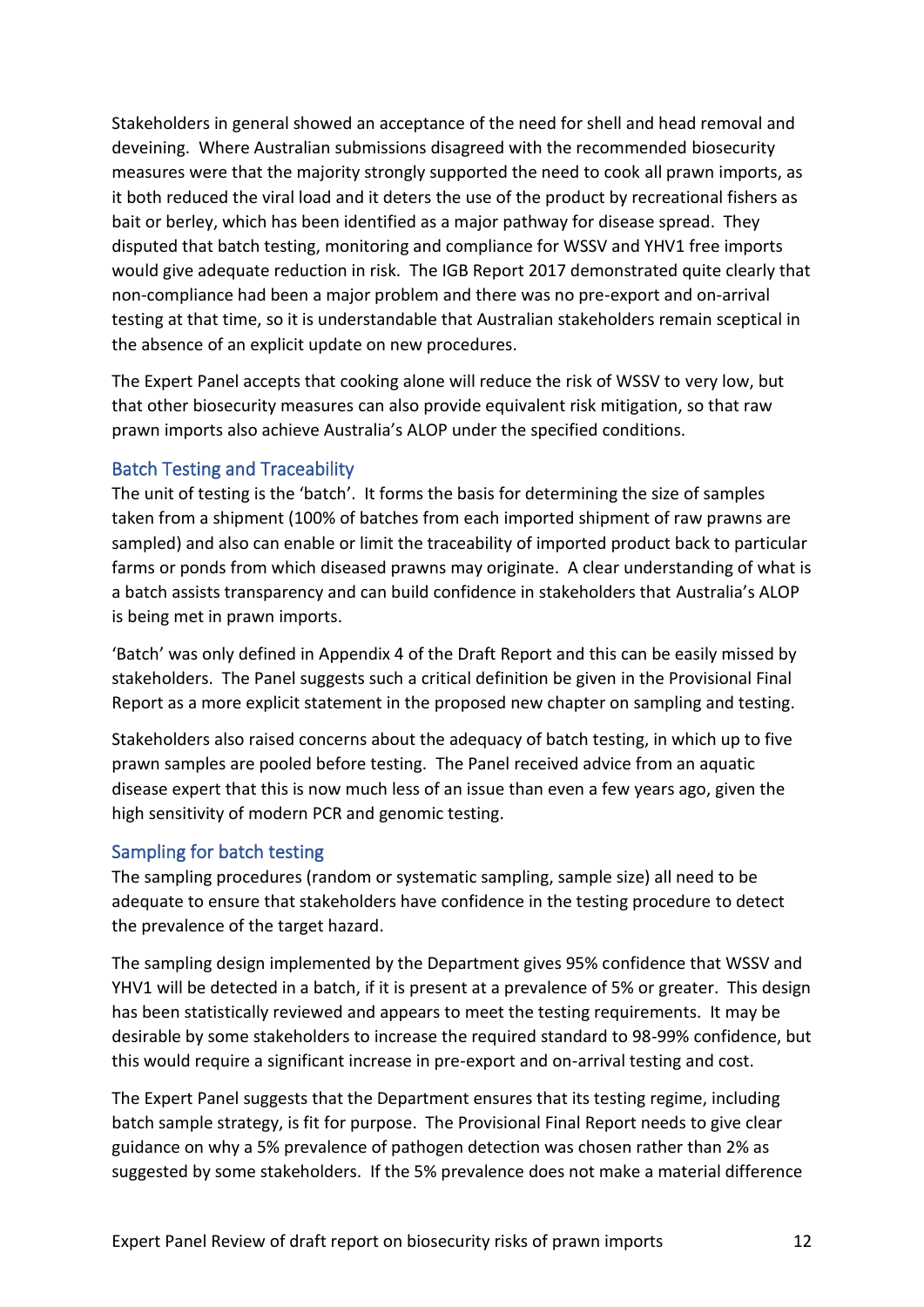in detection, but is more cost effective than 2%, this needs to be clear. This issue was a particular sticking point for a number of submissions, so clarity is required on how the sampling procedure provides confidence that Australia's ALOP is being met.

The Department should reconsider the sample size of batch testing for the presence of WSSV and YHV1 and allow for some of these prawns to be tested for a range of other diseases (e.g., CMNV and DIV1).

One aquaculture expert the Expert Panel interviewed indicated that the Australian Centre for Disease Preparedness had worked with the Department to review the proficiency of testing laboratories in exporting countries to meet the OIE standards. This gave the Panel confidence that some oversight is being provided to monitor that pre-border testing can meet the requirements of the proposed biosecurity measures. We note that on-arrival testing also adds further validation of the prevalence of the hazard.

#### **Recommendation 5:**

The Provisional Final Report includes the design and implementation plan for a random batch testing program to monitor for other exotic diseases (CMNV, DIV1, EHP, IMNV and TSV) in prawns imported for human consumption.

## Test Results in Australia for WSSV since 2016

The Expert Panel suggests that the Provisional Final Report provides an update on the results of on-arrival testing for WSSV in imported prawns undertaken since 2017. The Department informed the Panel that since the resumption of trade in July 2017, 1.23 per cent (31/2,530) of consignments have been found positive on-arrival for WSSV. For the financial year to date, 0.81 per cent of prawn consignments (5/619) tested positive for WSSV on-arrival (current 18 March 2021). The Department advised that it monitors the performance of all trading partners and provides feedback to overseas authorities seeking corrective action as necessary. The Department is also working with its trading partners to ensure overseas suppliers remain compliant with Australia's import conditions.

The risk rating of WSSV and YHV1 with the application of head and shell removal in combination with pre-export and on-arrival testing has been estimated as 'very low'. The results from independent on-arrival testing supports this risk rating.

The Department informed the Panel that it has also undertaken testing of imported prawns sold in Australian supermarkets since May 2018. The most recent testing conducted in July 2019 found no evidence of WSSV in the 35 samples tested (data sourced from the Department, March 21). Testing in 2018 found 2 out of 101 samples, both from the same exporter, tested strong positive. The importer elected to dispose of the remaining 40 cartons that were in storage.

Concerns have been raised by stakeholders and by the Inspector General Biosecurity (IGB Report 2017) that detected WSSV-positive prawn shipments that were re-exported were being returned to Australia in a different shipment. Shipments re-exported from Australia due to WSSV detection should have their packaging marked to identify the product as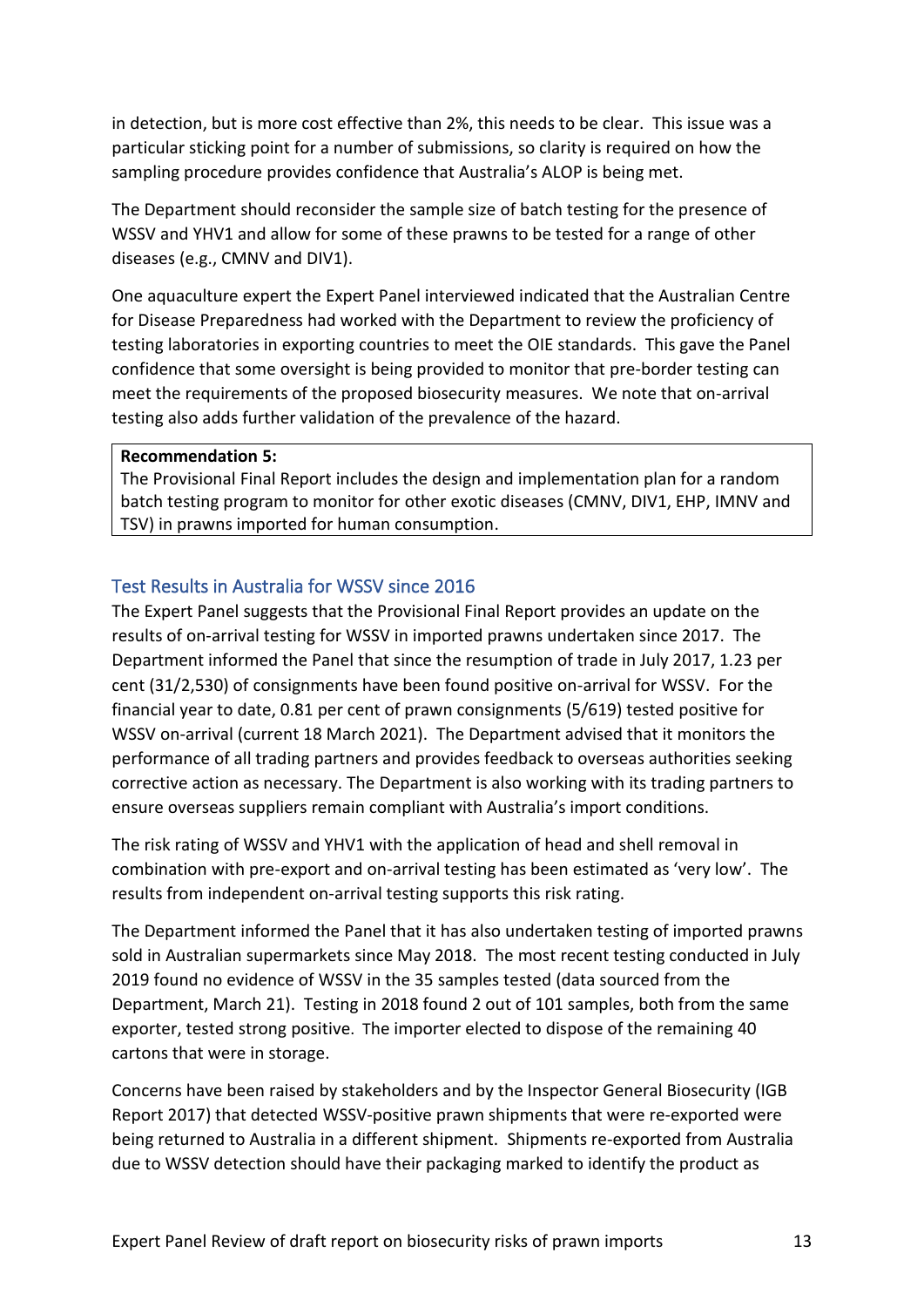having been rejected. In light of these concerns, consideration also needs to be given to following up on Recommendation 12 of the IGB Report 2017 to ensure penalties for noncompliance by importers are set at an appropriate level.

In summary, confidence in Australian stakeholders is dependent on the quality of the monitoring and compliance programs that support truthful reporting and sampling. The Expert Panel recommends that reporting arrangements are strengthened for batch testing. There needs to be improved governance in relation to batch identification pre-export to ensure product is not being falsely claimed as one batch and that the origin of the prawns is traceable through improved pre-export recording systems. Pre-export testing laboratories must be approved by the Certifying Authority in that country and conform to recognised standards. Testing certificates should be provided for each batch.

#### **Recommendation 6:**

The Provisional Final Report outlines the Department's extensive actions undertaken since the 2016 incursion and in response to the recommendations of the IGB Report 2017.

#### Disease pathways and the Biosecurity Continuum

The Expert Panel agrees with the Department that the source of the 2016 outbreak of WSSV cannot be known definitively. However, we suggest that on the balance of probabilities, the most likely route is through the use of imported raw prawns for bait and berley. The Provisional Final Report would be improved if it updated the Department's assessment of the likely pathway using updated information provided by stakeholders. At the very least, it should discard a number of alternative pathways.

#### **Recommendation 7:**

The Provisional Final Report acknowledges that, on the balance of probabilities, the use of imported prawns for bait and berley by recreational fishers is a likely pathway of the 2016 disease incursion.

As raw prawns have greater appeal as bait than cooked prawns, the pre-export and onarrival testing should ensure the risk of WSSV and YHV1 remains very low. However, all jurisdictions have a role in regulating recreational fishing and better education around bait sources and use will assist in addressing this pathway. Aquaculture operators, aquariums and aquatic research institutions also need to improve their general biosecurity protocols and not use imported seafood as a food source, unless specifically imported for that use. This issue is similar to swill feeding for pigs, where the inclusion of meat or meat products is prohibited in Australia, due to the threat from Foot and Mouth Disease (FMD).

Biosecurity is not the sole responsibility of the Federal Government. The Expert Panel suggests that the Provisional Final Report comment on the need for a range of complementary post-border biosecurity measures, as biosecurity cannot be only managed at the border. State and Territory Governments, peak industry bodies and individual industry players all have a role in ensuring local production includes strategies to prevent the introduction and spread of disease, if a problem arises in the future.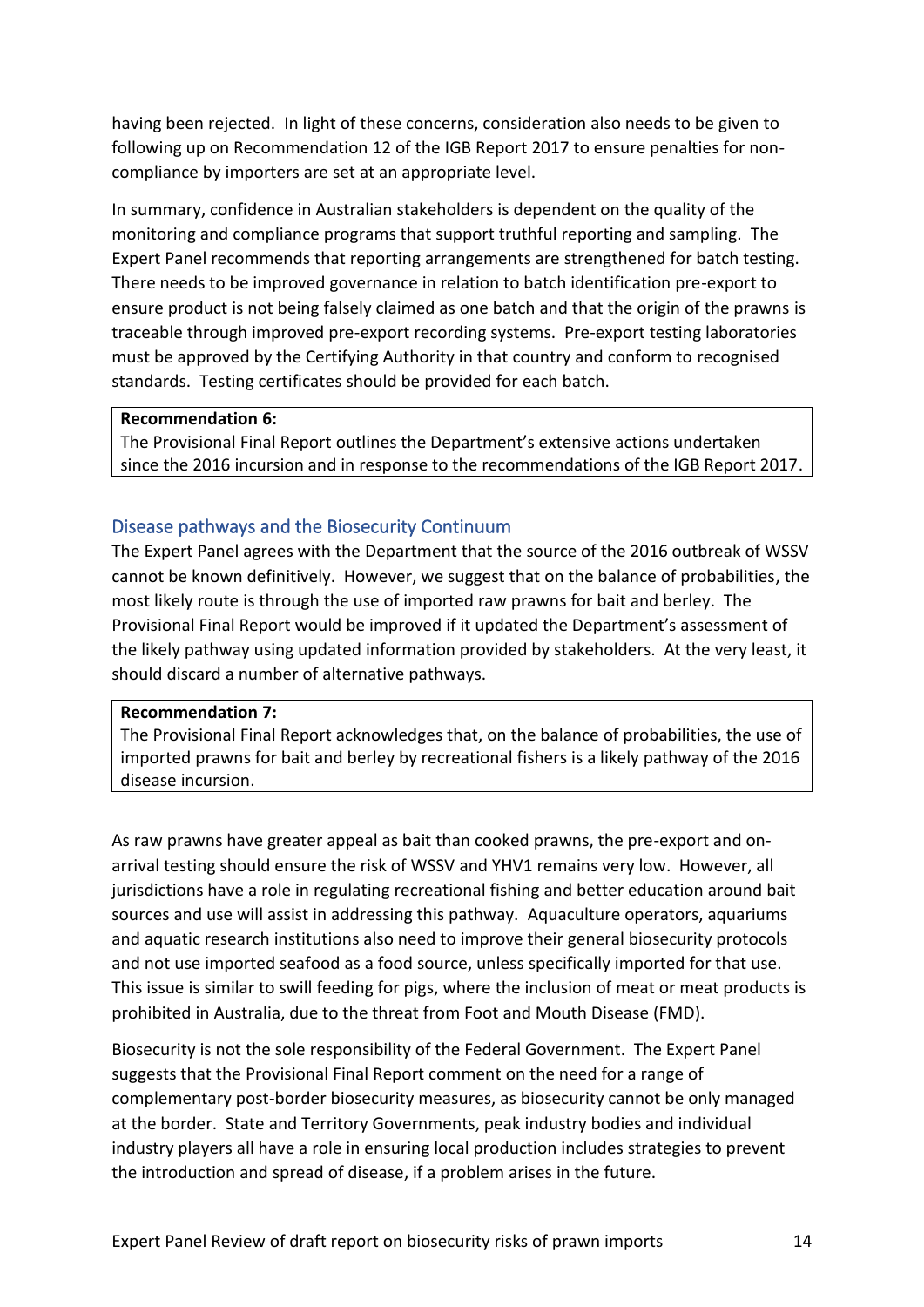# Appropriate Level of Protection (ALOP) – Consistency among commodities

A number of submissions raised the issue of consistency with the application of ALOP in allowing non-viable, frozen, uncooked, whole prawns to be imported into Australia, as there is a belief that other raw products, such as meat and salmon are greatly restricted. The Expert Panel found no inconsistency is the way the Department has applied the ALOP for prawn products.

The Department informed the Panel that not all meat imported into Australia is cooked. For example, uncooked beef is permitted from Japan and New Zealand. For pork products, the requirements are disease specific and include cooking for some diseases, but for others, removal of the risk tissue is sufficient to manage risk.

#### **Recommendation 8:**

The Provisional Final Report indicates how the biosecurity arrangements for imported prawns are consistent with that taken for other imported meat products (beef, pork and chicken).

The Queensland Government has directed that all prawn products from the WSSV control zone in the Logan Shire must be cooked (or irradiated in the case of bait prawns) before being sold outside this control zone. That is a reasonable biosecurity control, when understanding that some recreational fishers in south-east Queensland (and elsewhere) use raw prawns for bait and berley and is not inconsistent with the ALOP in determining that frozen, uncooked, shelled, de-headed, deveined prawns can be imported, so long as preexport and on-arrival testing for WSSV and YHV1 is conducted. However, there is an opportunity for testing regimes to be developed for prawns from south east Queensland that enable raw prawns to be moved interstate if they meet ALOP requirements.

## Final Observations

The Expert Panel concluded that overall, the Draft Report provides a comprehensive assessment of the biosecurity hazards to the Australian prawn industry. We note that since the outbreak of WSSV in SE Queensland in 2016, the Department has undertaken a range of activities to address the deficiencies detected in the biosecurity measures for prawn imports. In particular, it has identified the need to do on-arrival testing of 100 per cent of uncooked prawn consignments and for the procedures for sampling to be revised. The proposed biosecurity measures in the Draft Report codify these and other measures into the proposed import conditions for prawn products exported to Australia for human consumption.

If these new measures for the importation of frozen, raw prawns for human consumption are to meet Australia's ALOP, it is important that sampling, testing and ongoing review of the biosecurity measures be properly resourced. Confidence by stakeholders in the biosecurity measures needs to be re-established and they will expect that biosecurity hazards for prawns will not endanger the Australian industry. The Expert Panel believes that the Provisional Final Report has an opportunity to address the concerns of stakeholders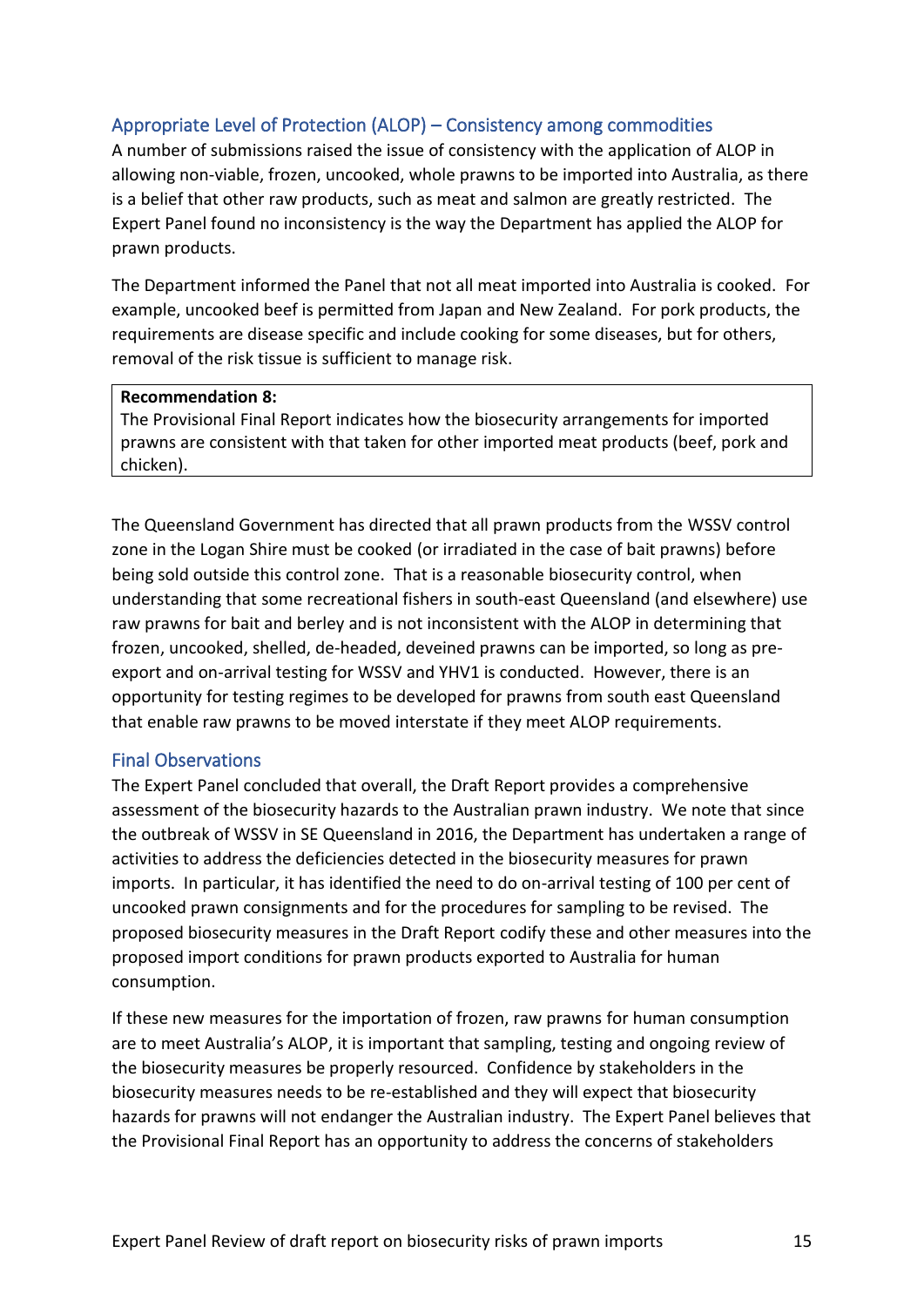while proposing biosecurity measures that give importers the choice of equivalent biosecurity measures that meet Australia's ALOP.

## **Recommendation 9:**

Ensure that the biosecurity measures given in the Draft Report are properly resourced and monitored.

## <span id="page-15-0"></span>References

Aranguren, LFC, Mai, HN, Nunan, L, Lin, J, Noble, B & Dhar, AK 2020, 'Assessment of transmission risk in WSSV‐infected shrimp Litopenaeus vannamei upon cooking', Journal of Fish Diseases [epub ahead of print]. available at doi: 10.1111/jfd.13128

Scott-Orr, H., Jones, B. and N. Bhatia (2017): Uncooked prawn imports: Effectiveness of biosecurity controls. Review Report No. 18/01. Inspector-General of Biosecurity. Australian Government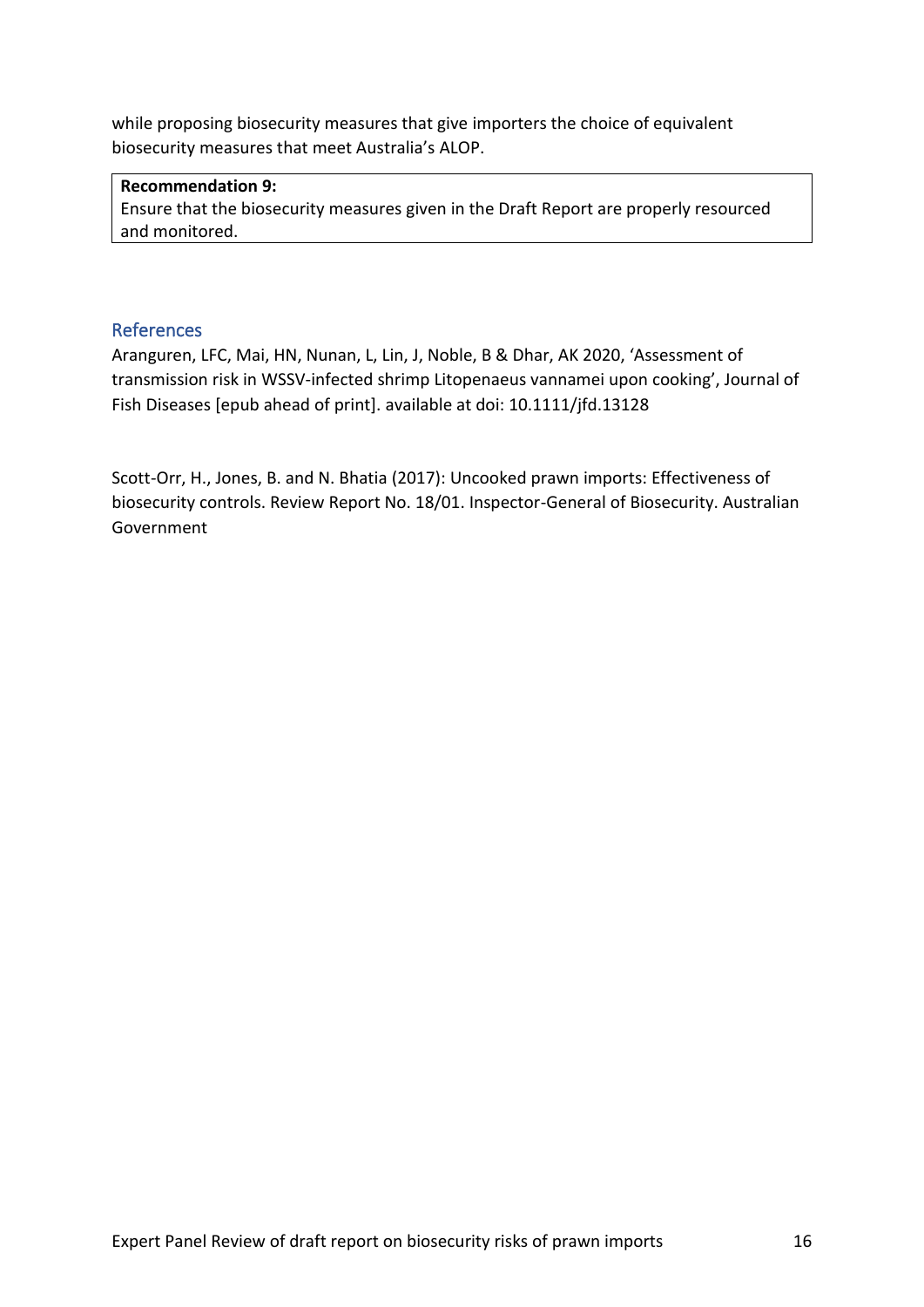# <span id="page-16-0"></span>Appendix 1: High priority pathogenic agents of prawns of concern for management of biosecurity risks (from Draft Report).

| Agent                         | OIE listed   | Australia's              | Host range (Low, | Annual        | Estimation   |
|-------------------------------|--------------|--------------------------|------------------|---------------|--------------|
|                               | (Y,N)        | national<br>disease list | Medium, High)    | likelihood of | of overall   |
|                               |              | (Y,N)                    |                  | entry1        | annual risk2 |
| Candidatus                    | Y            | Y                        | L                | Very Low      | Very Low     |
| Hepatobacter penaei           |              |                          |                  |               |              |
| (Ca. H. penaei)               |              |                          |                  |               |              |
|                               |              |                          |                  |               |              |
| <b>Covert Mortality</b>       | N            | $\mathsf{N}$             | H                | High          | Low          |
| Nodavirus (CMNV)              |              |                          |                  |               |              |
| Decapod Iridescent            | N            | Y                        | H                | High          | Low          |
| Virus 1 (DIV1)                | (proposed)   |                          |                  |               |              |
|                               |              |                          |                  |               |              |
| Enterocytozoon                | $\mathsf{N}$ | Y                        | L                | High          | Low          |
| Hepatopenaei (EHP)            |              |                          |                  |               |              |
| <b>Infectious Myonecrosis</b> | Y            | Y                        | L                | High          | Low          |
| Virus (IMNV)                  |              |                          |                  |               |              |
|                               |              |                          |                  |               |              |
| Laem-Singh Virus              | N            | Y                        | L                | High          | Low          |
| Monodon Slow Growth           |              |                          |                  |               |              |
| Syndrome (MSGS)               |              |                          |                  |               |              |
| Taura Syndrome Virus          | Y            | Y                        | H                | High          | Low          |
| (TSV)                         |              |                          |                  |               |              |
|                               |              |                          |                  |               |              |
| Vibrio                        | Y            | Y                        | M                | Very Low      | Low          |
| Parahaemolyticus              |              |                          |                  |               |              |
| (AHPND)                       |              |                          |                  |               |              |
| White Spot Syndrome           | Y            | Y                        | H                | High          | Extreme      |
| Virus (WSSV)                  |              |                          |                  |               |              |
|                               |              |                          |                  |               |              |
| Yellow Head Virus YHV         | Y (YHV1      | Y (YHV1 only)            | H                | High          | Moderate     |
| (genotypes 1,8)               | only)        |                          |                  |               |              |
|                               |              |                          |                  |               |              |

1 – annual likelihood of entry in imported prawns

2 - overall annual risk in non-viable, farm-sourced, frozen, uncooked whole prawns intended for human consumption (unrestricted risk).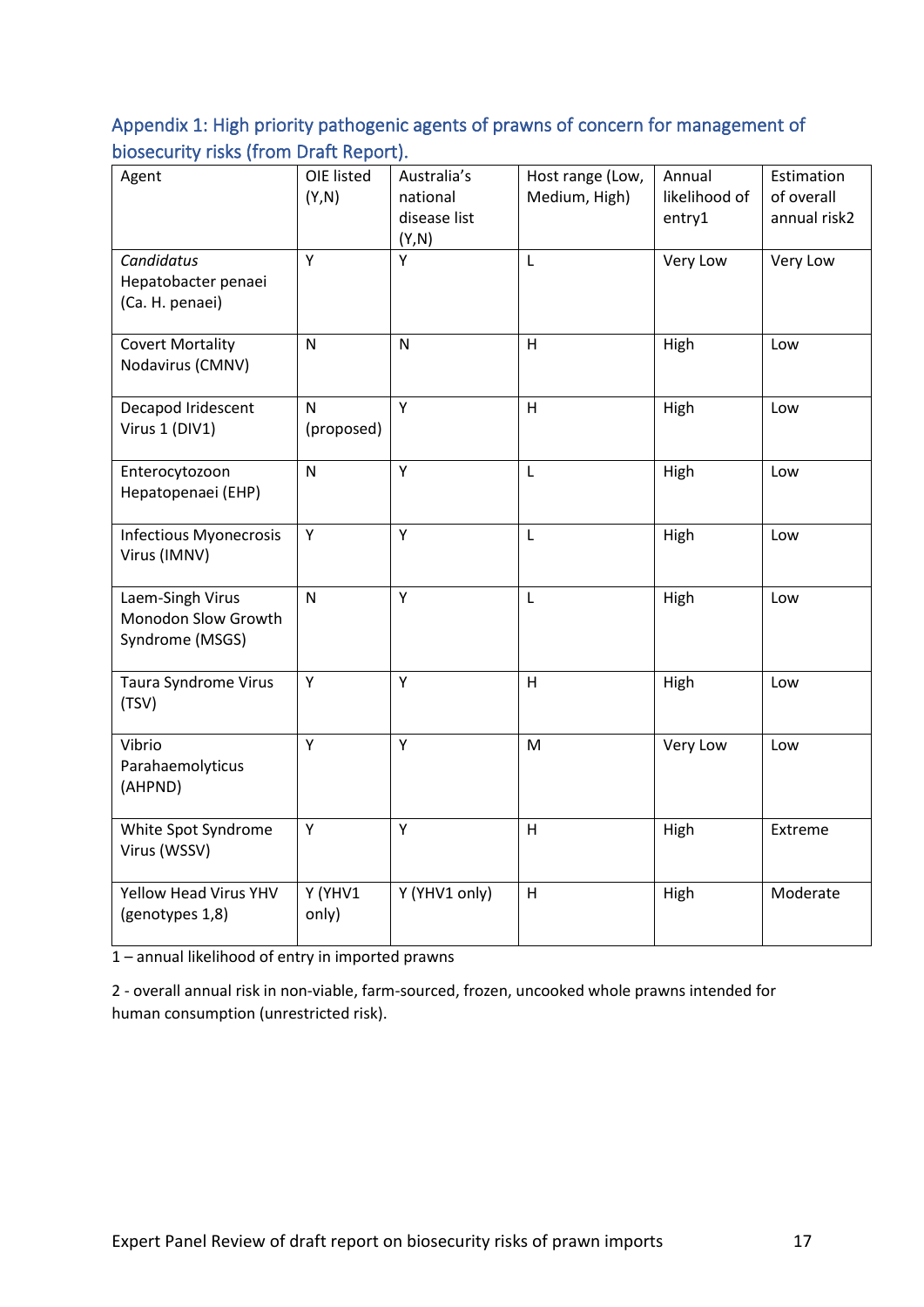# Appendix 2: Issues raised by stakeholders in submissions to the Draft Report that require further action

# **A.** *ALTERED RISKS IN DISEASE PATHWAYS*

The Draft Report contains a comprehensive list and analysis of the pathways for the introduction and exposure of exotic hazards into Australia.

<span id="page-17-0"></span>

| <b>Key issues raised</b>                                                                                                | <b>Further action required</b>                                                                                                                                                                                                                                                                                                                                                                                                                                                                                                                                                                                                      |
|-------------------------------------------------------------------------------------------------------------------------|-------------------------------------------------------------------------------------------------------------------------------------------------------------------------------------------------------------------------------------------------------------------------------------------------------------------------------------------------------------------------------------------------------------------------------------------------------------------------------------------------------------------------------------------------------------------------------------------------------------------------------------|
| 1. Prioritisation of pathway risks                                                                                      | The Provisional Final Report would benefit from a short summary (or                                                                                                                                                                                                                                                                                                                                                                                                                                                                                                                                                                 |
|                                                                                                                         | table) that ranks pathway risks on the basis of current knowledge and                                                                                                                                                                                                                                                                                                                                                                                                                                                                                                                                                               |
| Likelihoods of entry, exposure and                                                                                      | understanding.                                                                                                                                                                                                                                                                                                                                                                                                                                                                                                                                                                                                                      |
| establishment are not ranked in order of                                                                                |                                                                                                                                                                                                                                                                                                                                                                                                                                                                                                                                                                                                                                     |
| priority for addressing.                                                                                                | The Draft Report acknowledges that imported prawns and prawns<br>intended for human consumption are widely used as bait or berley for                                                                                                                                                                                                                                                                                                                                                                                                                                                                                               |
| Some submissions contend that the bait and<br>berley pathway, in particular, is not properly<br>assessed or understood. | recreational fishing, with 'price and convenience' a major driver. The Draft<br>Report also acknowledges that exposure of wild crustaceans to bait and<br>berley is possible. However, the Department considers that exposure to<br>hazards within those commodities will differ depending on the specific<br>pathogen. Accordingly, the biosecurity risk can be managed to a level<br>which achieves Australia's Appropriate Level of Protection (ALOP)<br>through a stringent testing regime applied pre-export and post arrival,<br>which reduces the likelihood of entry.                                                       |
|                                                                                                                         | To address industry concerns, the Provisional Final Report should further<br>elaborate on the testing regime and its capacity to manage the biosecurity<br>risks inherent with the bait and berley pathway. This could include advice<br>provided by the Department about several activities and programs it<br>manages to provide ongoing assurances about trade including retail<br>testing of uncooked, de-headed, de-shelled and deveined prawns to<br>confirm they are free of WSSV. The Provisional Final Report should also<br>incorporate updated information and data from the recreational fishing<br>survey if possible. |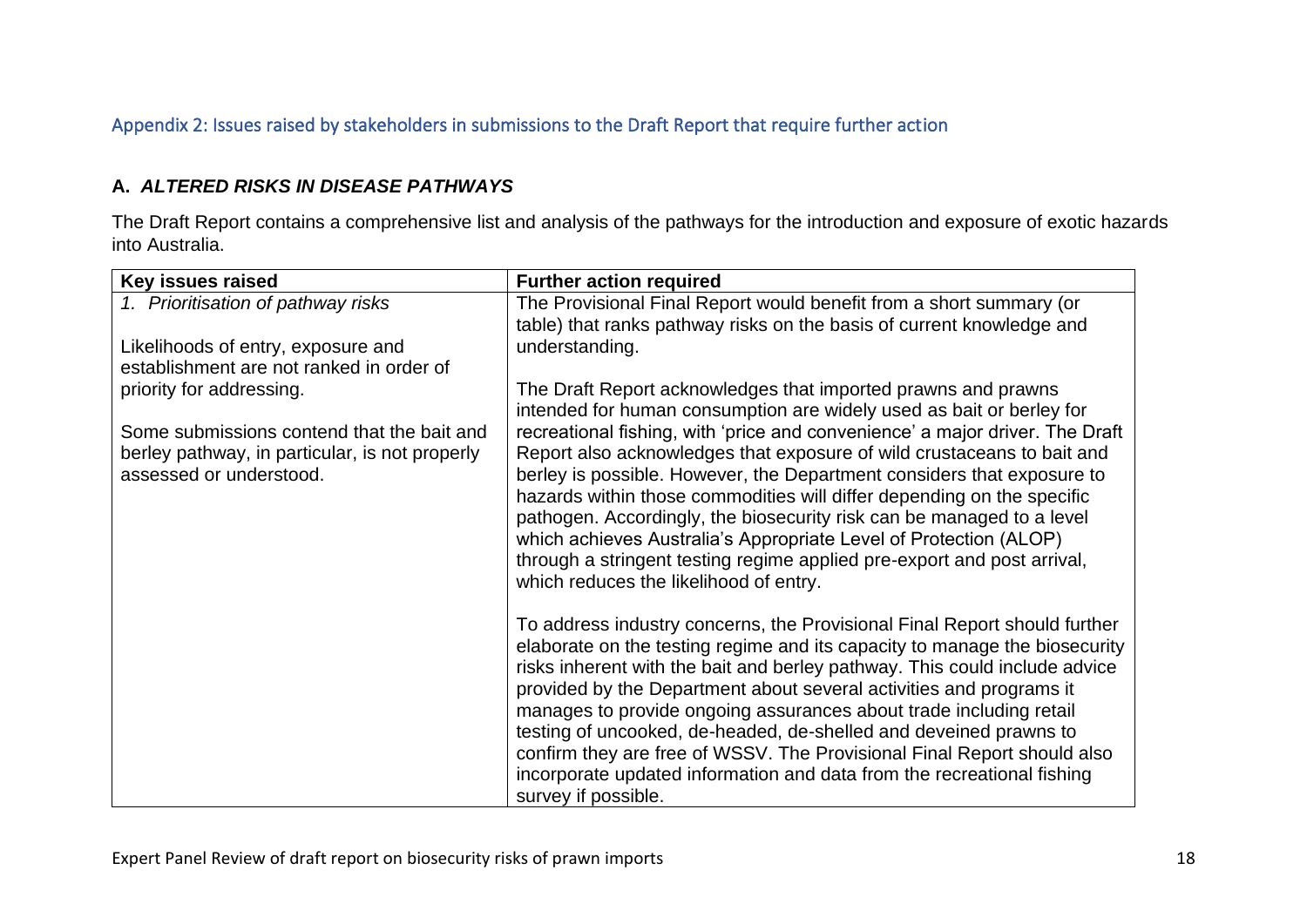| Key issues raised                                                                                                       | <b>Further action required</b>                                                                                                                                                                                                                                                                                                                                                                                                                                                                                                                                                                                                                                                                                                                                             |
|-------------------------------------------------------------------------------------------------------------------------|----------------------------------------------------------------------------------------------------------------------------------------------------------------------------------------------------------------------------------------------------------------------------------------------------------------------------------------------------------------------------------------------------------------------------------------------------------------------------------------------------------------------------------------------------------------------------------------------------------------------------------------------------------------------------------------------------------------------------------------------------------------------------|
|                                                                                                                         |                                                                                                                                                                                                                                                                                                                                                                                                                                                                                                                                                                                                                                                                                                                                                                            |
| 2. No clear indication from the Department<br>on how new and emerging hazards will be<br>addressed beyond 2020.         | A process outline in the introduction in the Provisional Final Report would<br>be helpful in increasing confidence in the biosecurity risk analysis<br>process, including why non-regulated reviews are undertaken instead of a<br>full BIRA.                                                                                                                                                                                                                                                                                                                                                                                                                                                                                                                              |
| The Draft Report includes an expanded range                                                                             |                                                                                                                                                                                                                                                                                                                                                                                                                                                                                                                                                                                                                                                                                                                                                                            |
| of hazards compared with previous reviews<br>but does not outline a process for monitoring<br>new and emerging hazards. | The Provisional Final Report could also include advice provided by the<br>Department about testing that it is undertaking to gather further<br>information about the significance of emerging hazards such as CMNV,<br>DIV1 and EHP and describe in more detail any other proposed random<br>sampling programs for potential new hazards. The Provisional Final<br>Report should also further elaborate on other activities carried out by the<br>Department to monitor the emergence of new biosecurity risks including<br>ongoing media and scientific literature feeds that it subscribes to, disease<br>notification arrangements through the OIE and information obtained<br>through regional networks such as the Network of Aquaculture Centres in<br>Asia-Pacific. |

# **B**. *DESIGN AND IMPLEMENTATION OF BIOSECURITY MEASURES*

| <b>Key issues raised</b>                                                                                                                         | <b>Further action required</b>                                                                                                                                                                                                                                                                           |
|--------------------------------------------------------------------------------------------------------------------------------------------------|----------------------------------------------------------------------------------------------------------------------------------------------------------------------------------------------------------------------------------------------------------------------------------------------------------|
| 3. Pre entry processing of uncooked prawns<br>does not address the biosecurity risks of<br>many of the identified hazards.                       | The Draft Report generally acknowledges that pre-entry processing is not<br>sufficient to address all hazards and includes consideration of additional<br>biosecurity measures, such as pre-entry and on-arrival testing, to further<br>reduce the risks for disease pathogens such as WSSV and YHV1. No |
| A number of submissions say that the<br>removal of the head and shell and de-veining<br>of prawns is not sufficient to address all the<br>risks. | further action is required at this stage.                                                                                                                                                                                                                                                                |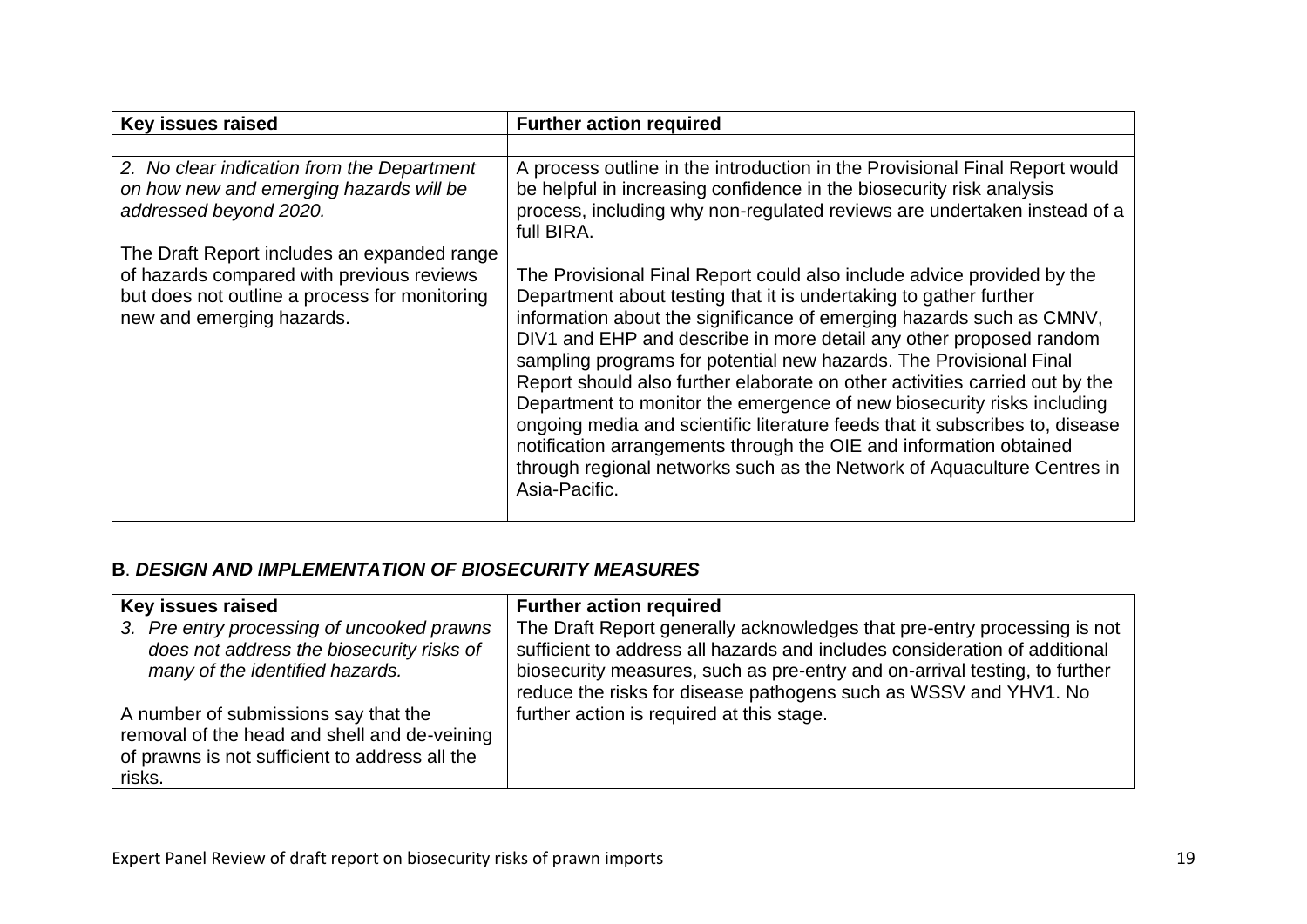| <b>Key issues raised</b>                                                                  | <b>Further action required</b>                                                                                                                                                                                       |
|-------------------------------------------------------------------------------------------|----------------------------------------------------------------------------------------------------------------------------------------------------------------------------------------------------------------------|
| 4. Pre-entry assessment (visual inspection) is<br>insufficient for disease prevention.    | The Draft Report acknowledges that pre-entry visual assessment is<br>insufficient to reduce the risks associated with hazards entering Australia<br>but does confer a high degree of confidence in exporting country |
| A number of industry submissions comment                                                  | Competent Authority certification arrangements that include visual                                                                                                                                                   |
| on the limitations of visual inspection and the                                           | inspection steps. The Draft Report should elaborate on exporting country                                                                                                                                             |
| heavy reliance on export country competent<br>authorities to ensure this risk management  | certification arrangements and explain why they are a reliable risk<br>management tool.                                                                                                                              |
| measure is properly conducted.                                                            |                                                                                                                                                                                                                      |
|                                                                                           |                                                                                                                                                                                                                      |
| 5. On-arrival monitoring system has failed in<br>the past.                                | The Draft Report does not provide a clear explanation of how deficiencies<br>in the testing regime will be addressed, nor the resources that would be<br>needed to strengthen the testing regime.                    |
| Many submissions are critical of the Draft                                                |                                                                                                                                                                                                                      |
| Report's confidence in the effectiveness of<br>testing at the border which they claim has | The Provisional Final Report should further consider the<br>recommendations put forward in some submissions seeking a clearer                                                                                        |
| failed in the past due to inspection confusion,                                           | outline of the testing regime for each of the prawn categories, the                                                                                                                                                  |
| system rorting and testing failure. Some                                                  | justification for the categories and trigger mechanisms for increased                                                                                                                                                |
| submissions suggest that inadequate                                                       | surveillance of each of the categories. The Provisional Final Report                                                                                                                                                 |
| resourcing is a major reason for failure, and                                             | should incorporate advice provided by the Department about the work                                                                                                                                                  |
| one suggests that the resources needed to<br>enforce import protocols should be cost-     | that it has commissioned from the Australian Centre for Disease<br>Preparedness (ACDP) and the Australian Bureau of Agricultural and                                                                                 |
| recoverable.                                                                              | Resource Economics and Sciences (ABARES) to validate diagnostic test                                                                                                                                                 |
|                                                                                           | sensitivity and the imported prawn sampling design. The Provisional Final                                                                                                                                            |
|                                                                                           | Report should also include information about the range of biosecurity                                                                                                                                                |
|                                                                                           | measures that it has implemented in recent years to strengthen laboratory                                                                                                                                            |
|                                                                                           | testing requirements for WSSV and on-arrival sampling procedures such                                                                                                                                                |
|                                                                                           | as seals intact inspections.                                                                                                                                                                                         |
| 6. Post entry biosecurity measures are                                                    | The Provisional Final Report should address the IGB 2017 report                                                                                                                                                      |
| inadequate                                                                                | recommendations which proposed several additional post entry                                                                                                                                                         |
|                                                                                           |                                                                                                                                                                                                                      |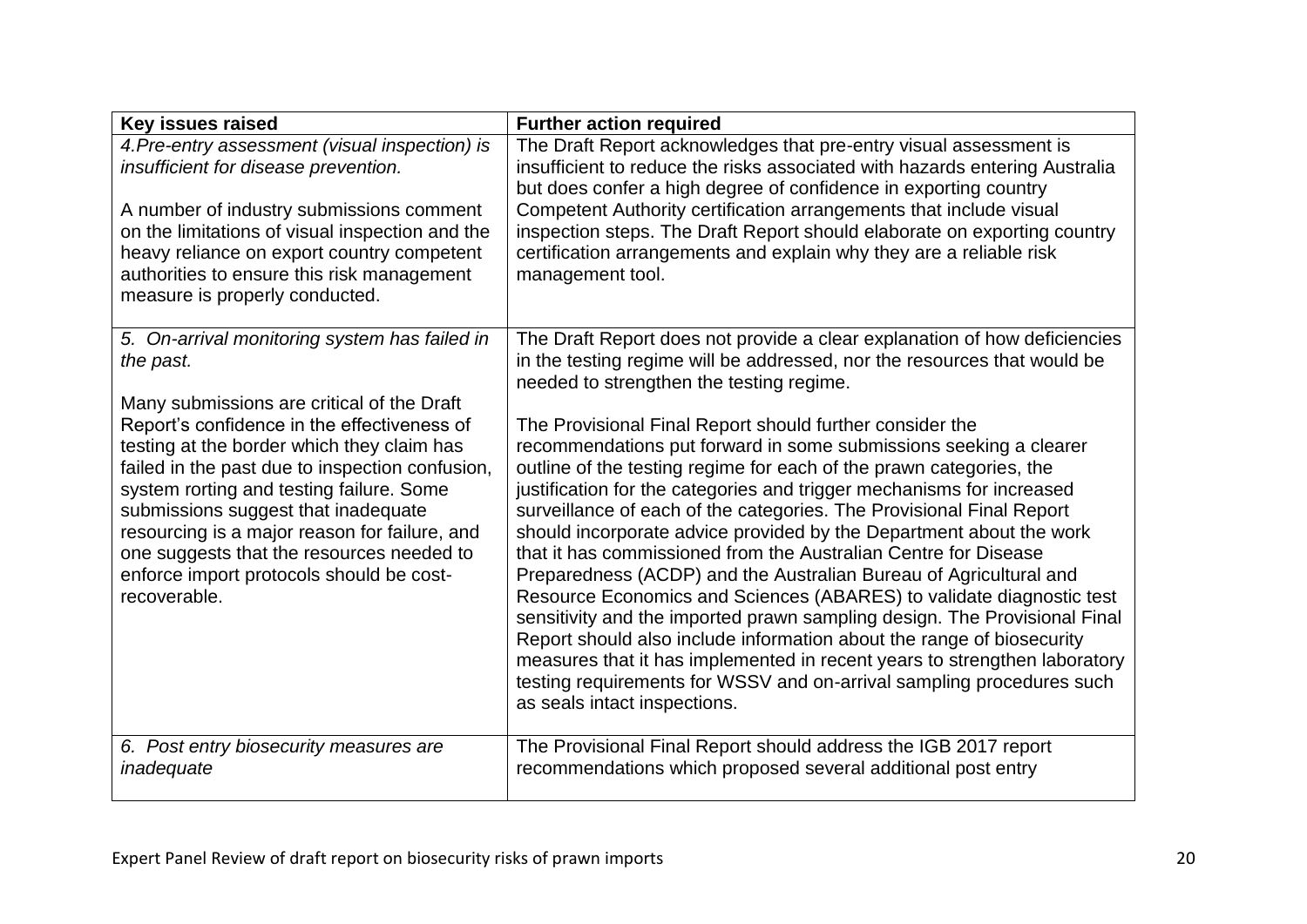| Key issues raised                                                                                                                                                                                                                                                                                                                     | <b>Further action required</b>                                                                                                                                                                                                                                                                                                                                                                                                                                                                                                                                                                                                                                                                                                                           |
|---------------------------------------------------------------------------------------------------------------------------------------------------------------------------------------------------------------------------------------------------------------------------------------------------------------------------------------|----------------------------------------------------------------------------------------------------------------------------------------------------------------------------------------------------------------------------------------------------------------------------------------------------------------------------------------------------------------------------------------------------------------------------------------------------------------------------------------------------------------------------------------------------------------------------------------------------------------------------------------------------------------------------------------------------------------------------------------------------------|
| Some submissions claim that post entry<br>biosecurity measures such as labelling and<br>notifications for uncooked prawns sold at<br>retail outlets not being used as bait have not<br>worked to date.                                                                                                                                | biosecurity measures which could be used to monitor and minimise risks<br>of any uncooked prawn product entering waterways.                                                                                                                                                                                                                                                                                                                                                                                                                                                                                                                                                                                                                              |
| 7. Opportunity for human error or deliberate<br>criminal evasion<br>Some submissions claim that no specific risk<br>mitigation strategies have been implemented<br>to address risks associated with laboratory<br>testing, complex documentation, traceability,<br>resourcing of inspectors, inspector safety and<br>random sampling. | The Draft Report outlines a number of changes that have been<br>implemented since 2016 to address some of the now apparent<br>weaknesses in the risk management regime. This includes the new seals<br>intact inspection arrangement. However, the Draft Report does not seem<br>to have addressed a number of the other changes recommended by the<br>IGB 2017 report in this area. For example, the IGB 2017 report gave<br>detailed consideration to the limitations associated with batch testing and<br>the impact of pooling on the sensitivity of the diagnostic test. The<br>Provisional Final Report should explain how PCR testing has advanced<br>significantly in recent years to reduce the impact of pooling on diagnostic<br>sensitivity. |

# *C. ACHIEVING AN ACCEPTABLE LEVEL OF PROTECTION (ALOP)*

| Key issues raised                                                            | <b>Further action required</b>                                                                                                                     |
|------------------------------------------------------------------------------|----------------------------------------------------------------------------------------------------------------------------------------------------|
| 8. Inconsistency in the application of ALOP                                  | The Provisional Final Report should further elaborate on the process for                                                                           |
| across different commodities                                                 | assessing risk under international rules and how unique risk factors and<br>scenarios are applied to each product being assessed. It would also be |
| Biosecurity measures applied to achieve an                                   | useful for the Provisional Final Report to explain why different (more                                                                             |
| ALOP for pork, salmon, chicken, turkey and<br>duck meat all include cooking. | restrictive biosecurity measures) are applied to other commodities (and<br>sub-categories of those commodities).                                   |
|                                                                              |                                                                                                                                                    |
| 9. Inconsistency in approach with Australia's                                | The issue of apparent inconsistency in the application of policy within                                                                            |
| domestic arrangements                                                        | Australia could be further explained in the Provisional Final Report. This                                                                         |
|                                                                              | could include some elaboration on the application of biosecurity measures                                                                          |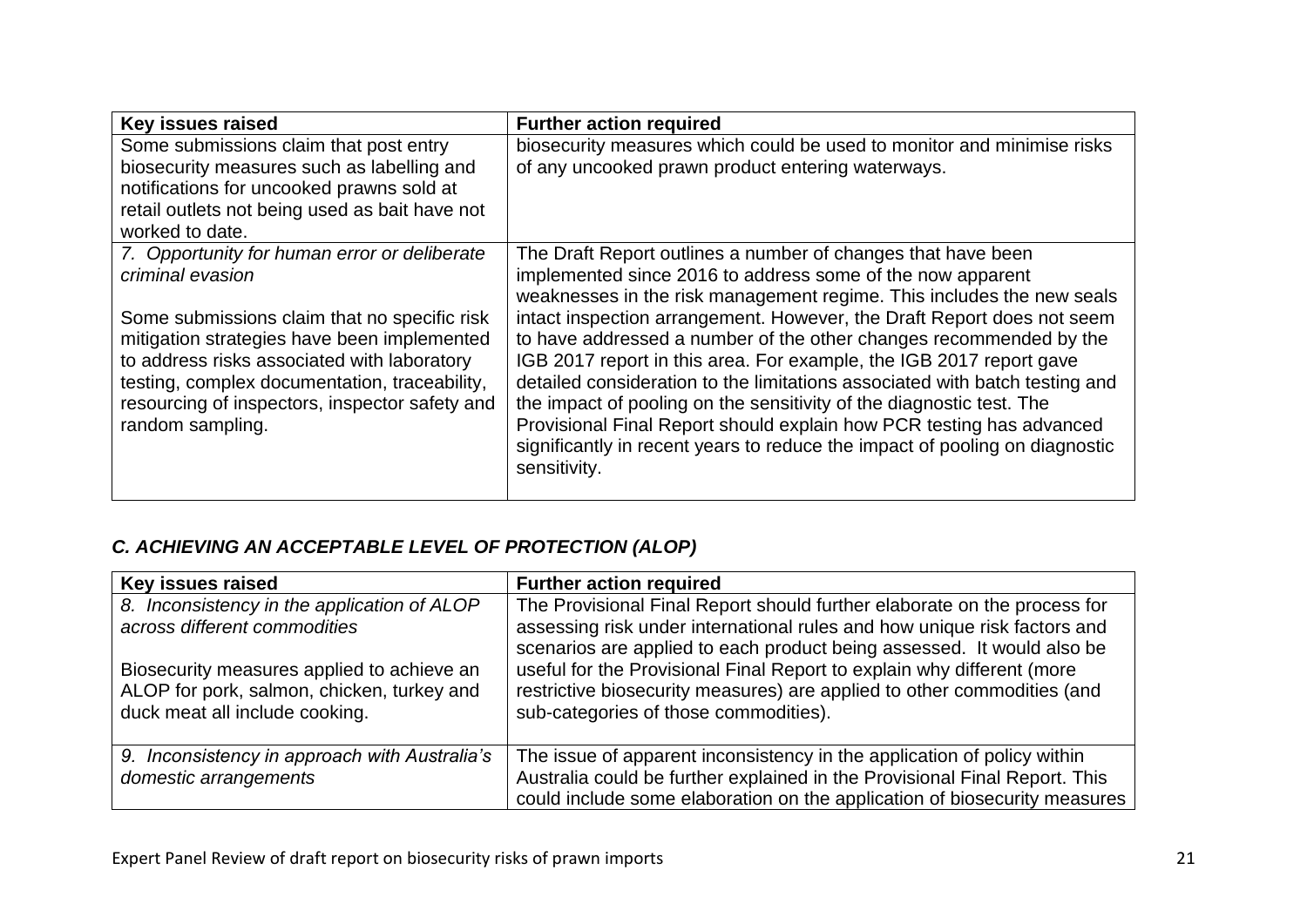# *D. DISEASE STATUS AND RISK RATINGS*

| 10. Check and clarify the disease status of<br><i>importing countries</i>                                                                                                      | A number of submissions raised issues in relation to which diseases are<br>present in importing countries. According to OIE data, a number of these<br>diseases are not present in some countries. The Provisional Final Report<br>needs to check and verify the official disease status of each exporting<br>country. |
|--------------------------------------------------------------------------------------------------------------------------------------------------------------------------------|------------------------------------------------------------------------------------------------------------------------------------------------------------------------------------------------------------------------------------------------------------------------------------------------------------------------|
| 11. Report on disease testing in Australia                                                                                                                                     | A number of submissions requested that Australia demonstrate evidence<br>of absence of listed prawn diseases. Update the Provisional Final Report<br>with any testing results for the 10 prawn diseases in the report.                                                                                                 |
| 12. Minimum cooking standards to make<br>viruses non-viable                                                                                                                    | Explain further the cooking process and estimated risk reduction.<br>Explain further the par cooking step for BBC products and the estimated<br>risk reduction.                                                                                                                                                        |
| 13. The biosecurity status of wild stocks from<br>exporting countries seems to be accepted as<br>low, but there is little evidence given in the<br>report for such a statement | Further justification required for the general statement about wild stocks<br>being disease free. What testing is undertaken in importing countries to<br>support this statement, where diseases have been reported in wild<br>populations?                                                                            |
| 14. Traceability of prawn product within the<br>importing country needs to be addressed                                                                                        | The Draft Report makes no comment on traceability in-country to ensure<br>sourced product is from the reported location. Explain the monitoring and<br>compliance regime.                                                                                                                                              |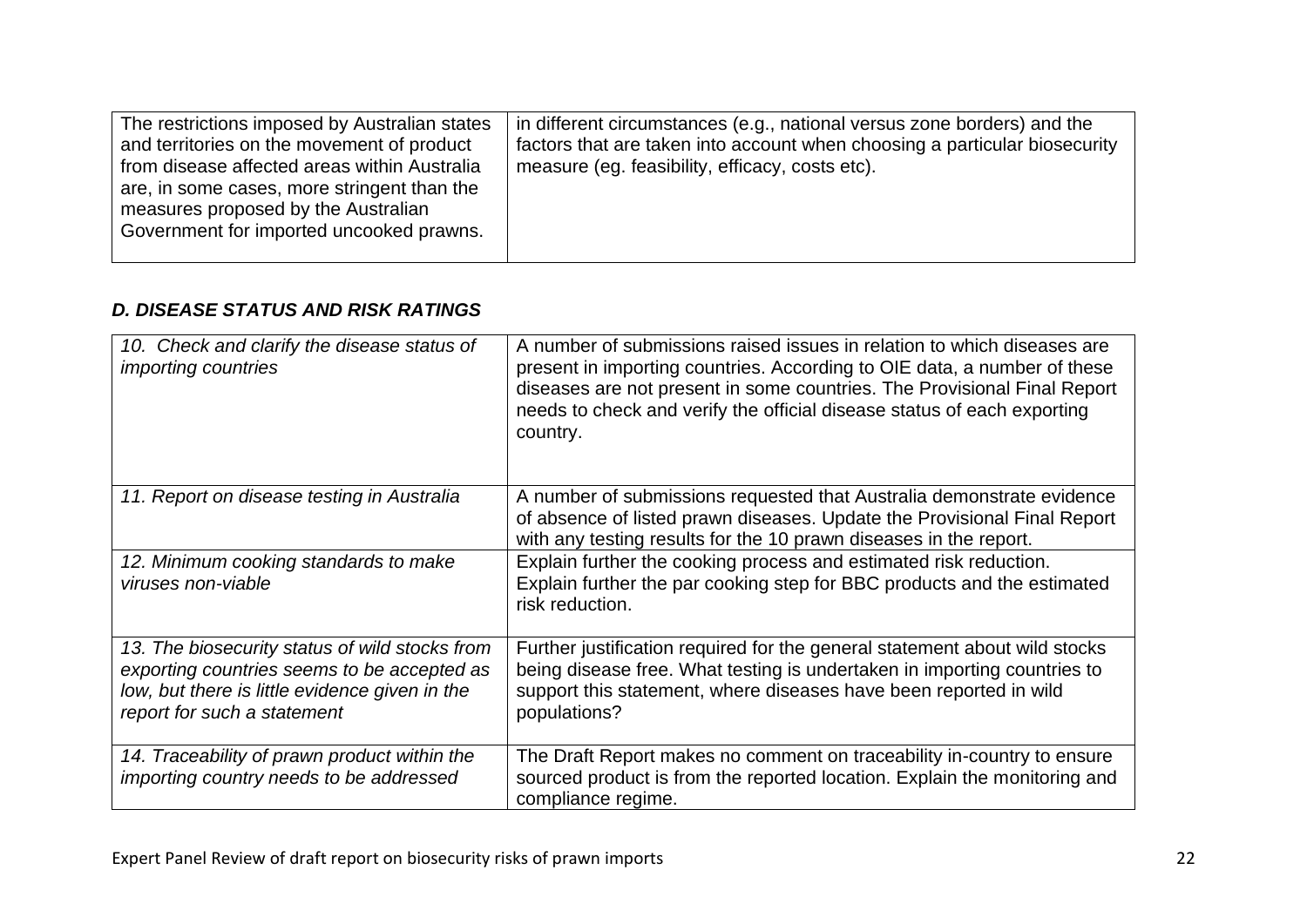# *E. TESTING REGIME*

| 15. Sampling design for testing is not well<br>explained                                                                                     | Provide a more detailed explanation of the scientific justification for the<br>test sampling design for on-arrival batch testing, including design<br>prevalence and test sensitivity. Include recent testing results in the Draft<br>Report. |
|----------------------------------------------------------------------------------------------------------------------------------------------|-----------------------------------------------------------------------------------------------------------------------------------------------------------------------------------------------------------------------------------------------|
| 16. The Draft Report does not indicate<br>whether cooked prawn imports are randomly<br>tested to ensure import conditions are being<br>meet. | Need to indicate in the Provisional Final Report how the Department<br>monitors compliance of cooked product.                                                                                                                                 |
| 17. Different gPCR methods have different<br>sensitivities and an explanation of the method<br>used is required                              | Describe is greater detail the qPCR testing methods and the probability<br>estimates for a positive sample.<br>Explain how false negatives are considered and addressed.                                                                      |
| 18. What testing is undertaken for imported<br>cooked prawn product on-arrival to ensure<br>correct labelling and sourcing requirements?     | Describe the testing regime for cooked prawns, including survey design.<br>Provide any compliance assessments completed in the Draft Report                                                                                                   |

# *F. MONITORING AND COMPLIANCE*

| 19. Monitoring and compliance regime for<br>pre-export and on-arrival testing | Describe and discuss the protocols in place to monitor pre-export batch<br>categorisation (i.e. ensure no mixing occurs) and the compliance strategy<br>to check that importing countries are adhering to the arrangements.<br>Document the monitoring and compliance regime for prawns marked as |
|-------------------------------------------------------------------------------|---------------------------------------------------------------------------------------------------------------------------------------------------------------------------------------------------------------------------------------------------------------------------------------------------|
|                                                                               | being cooked from high-risk countries.                                                                                                                                                                                                                                                            |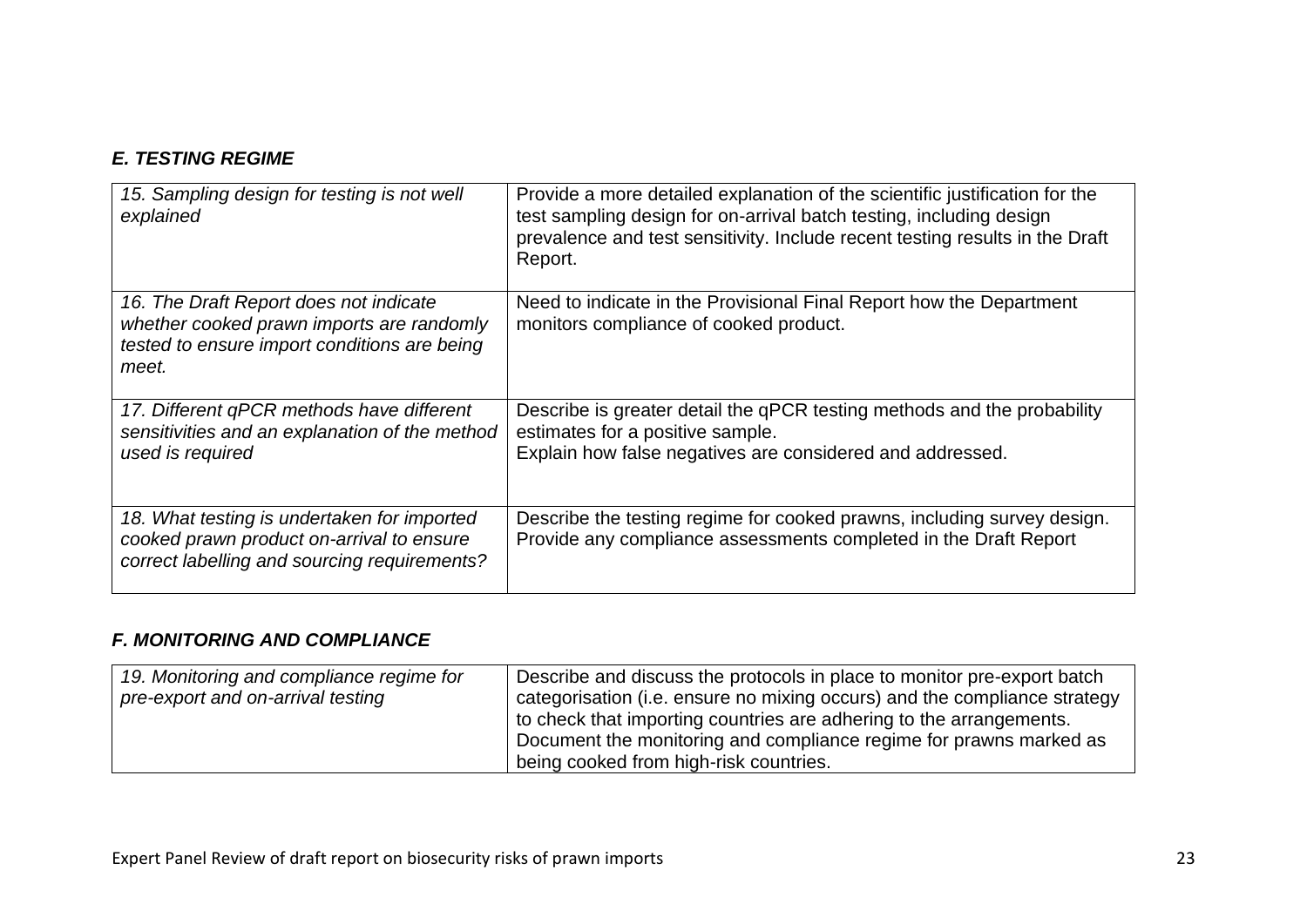# <span id="page-23-0"></span>Appendix 3: Expert panel biographies **Joanne Daly (Chair)**

#### BSc (Hons), PhD, PSM, FTSE, GAICD

Dr Joanne Daly is a consultant in agricultural sciences. She has extensive experience in research, research management and governance in the areas of agricultural sciences, evolutionary biology and biosecurity. She worked in CSIRO (1984-2015) where she held a range of senior and executive roles in entomology, agricultural and food sciences, and in national research collections. She has a PhD from the Australian National University (1979) in evolutionary biology.

Joanne has had extensive experience in biosecurity. She is a Director of Plant Health Australia (2015- ). In CSIRO, her portfolio of responsibility included strategic oversight of biosecurity research activities and facilities in both plants and animals (1994-2010). She has been a member of a range of government advisory bodies in agricultural biosecurity, including Biosecurity Advisory Council (2010- 2013) and Quarantine and Export Advisory Committee (2005-2009). She is a member of the Advisory Committee on Chemical Scheduling for the Therapeutic Goods Administration (2019- ).

She was Chair of the Science Reference Panel for yellow canopy syndrome in sugarcane (2016-2020) for Sugar Research Australia and a Commissioner for the Australian Centre of Agricultural Research, ACIAR (2009-2015). She has had a number of roles in the use of online approaches to identification of species, biodiversity. She was Chair of the international Global Biodiversity Information Facility (2009-2013). Joanne chaired the 'Expert Working Group on Security Australia's Agricultural Future' for the Australian Council of Learned Academies, as a Fellow of ATSE.

#### **Steve McCutcheon**

#### BEc, Grad Dip Public Law, GAICD

Steve has worked with the food and agriculture sectors for his entire career. From 1997 to 2007, he held senior leadership roles within the Australian Government Department of Agriculture relating to animal and plant health and food safety. In 2007, he was appointed Chief Executive Officer of Food Standards Australia New Zealand (FSANZ) and remained in that role until 2017. Throughout his 20 years in public sector leadership roles, he was a member and/or chair of national committees related to animal health, plant health and food safety and leader of Australian Government delegations to multilateral and regional consultations on food safety and food standards.

Steve is currently a Non-Executive Director and Chair of Plant Health Australia Limited, Non-Executive Director and Chair of Valmar Support Services Limited, Acting Chair of the FSANZ Board and a member of the Governing Board of the Joint Accreditation System of Australia and New Zealand (JAS-ANZ). He has been a member of the Department of Agriculture, Water and the Environment's Scientific Advisory Group since 2016.

#### **Will Zacharin CF**

#### BSc (Hons), MSc, Grad Dip Bus Mangt, GAICD

Will currently works as a private consultant specialising in the areas of fisheries and biosecurity. He spent 20 years as a Senior Executive with the Department of Primary Industries and Regions South Australia, with his last 9 years as the Executive Director, Biosecurity SA from 2010 to 2019, responsible for animal and plant pest and disease management. During this period, he was the South